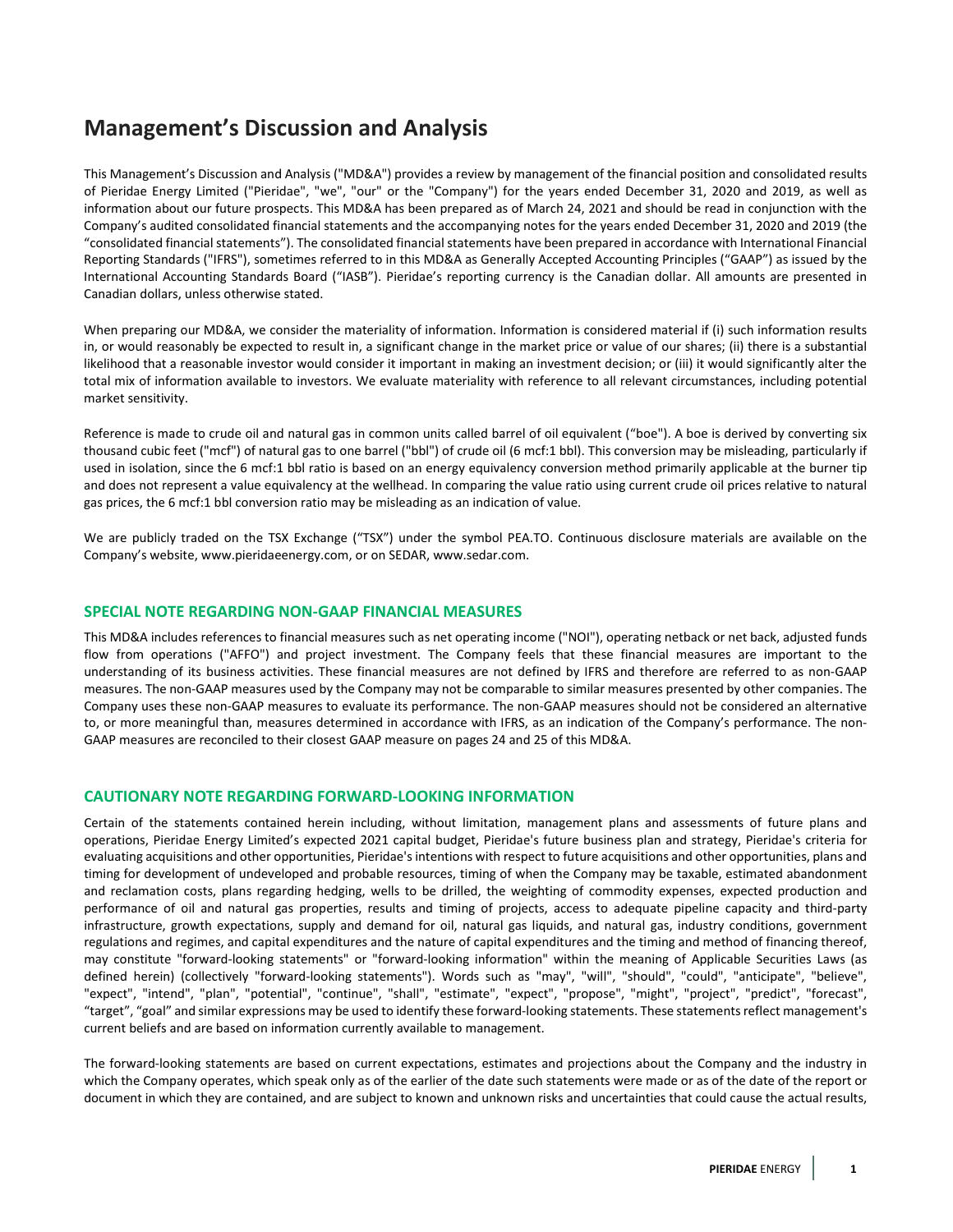performance or achievements of the Company to be materially different from any future results, performance or achievements expressed or implied by such forward-looking statements. Such risks and uncertainties include, among others: general economic and business conditions (including as a result of demand and supply effects resulting from the COVID-19 virus pandemic and the actions of OPEC and non-OPEC countries) which will, among other things, impact demand for and market prices of the Company's products; volatility of and assumptions regarding crude oil, natural gas and natural gas liquids ("NGL") prices.

Forward-looking statements involve significant risk and uncertainties. A number of factors could cause actual results to differ materially from the results discussed in the forward-looking statements including, but not limited to, risks associated with oil and gas exploration, development, exploitation, production, marketing and transportation, loss of markets, volatility of commodity prices, currency fluctuations, imprecision of resources estimates, environmental risks, competition from other producers, incorrect assessment of the value of acquisitions, failure to realize the anticipated benefits of acquisitions, delays resulting from or inability to obtain required regulatory approvals and ability to access sufficient capital from internal and external sources and the risk factors outlined under "Risk Factors" and elsewhere herein. The recovery and resource estimates of Pieridae's reserves provided herein are estimates only and there is no guarantee that the estimated resources will be recovered. As a consequence, actual results may differ materially from those anticipated in the forward-looking statements.

Forward-looking statements are based on a number of factors and assumptions which have been used to develop such forward-looking statements, but which may prove to be incorrect. Although Pieridae believes that the expectations reflected in such forward-looking statements are reasonable, undue reliance should not be placed on forward-looking statements because Pieridae can give no assurance that such expectations will prove to be correct. In addition to other factors and assumptions which may be identified in this document, assumptions have been made regarding, among other things: the impact of increasing competition; the general stability of the economic and political environment in which Pieridae operates; the timely receipt of any required regulatory approvals; the ability of Pieridae to obtain qualified staff, equipment and services in a timely and cost efficient manner; the ability of the operator of the projects which Pieridae has an interest in, to operate the field in a safe, efficient and effective manner; the ability of Pieridae to obtain financing on acceptable terms; the ability to replace and expand oil and natural gas resources through acquisition, development and exploration; the timing and costs of pipeline, storage and facility construction and expansion and the ability of Pieridae to secure adequate product transportation; future oil and natural gas prices; currency, exchange and interest rates; the regulatory framework regarding royalties, taxes and environmental matters in the jurisdictions in which Pieridae operates; timing and amount of capital expenditures, future sources of funding, production levels, weather conditions, success of exploration and development activities, access to gathering, processing and pipeline systems, advancing technologies, and the ability of Pieridae to successfully market its oil and natural gas products.

Readers are cautioned that the foregoing list of factors is not exhaustive. Additional information on these and other factors that could affect Pieridae's operations and financial results are included in reports on file with Canadian securities regulatory authorities and may be accessed through the SEDAR website (www.sedar.com), and at Pieridae's website (www.pieridaeenergy.com). Although the forwardlooking statements contained herein are based upon what management believes to be reasonable assumptions, management cannot assure that actual results will be consistent with these forward-looking statements. Investors should not place undue reliance on forwardlooking statements. These forward-looking statements are made as of the date hereof and Pieridae assumes no obligation to update or review them to reflect new events or circumstances except as required by applicable securities laws.

Forward-looking statements contained herein concerning the oil and gas industry and Pieridae's general expectations concerning this industry are based on estimates prepared by management using data from publicly available industry sources as well as from reserve reports, market research and industry analysis and on assumptions based on data and knowledge of this industry which Pieridae believes to be reasonable. However, this data is inherently imprecise, although generally indicative of relative market positions, market shares and performance characteristics. While Pieridae is not aware of any misstatements regarding any industry data presented herein, the industry involves risks and uncertainties and is subject to change based on various factors.

| <b>Bcf</b>  | Billion cubic feet   | Mmcf         | Million cubic feet            |
|-------------|----------------------|--------------|-------------------------------|
| <b>B</b> cm | Billion cubic metres | <b>MMBtu</b> | Million British thermal units |
| GJ          | Gigajoules           | <b>USD</b>   | United States Dollars         |

# **DEFINITIONS AND ABBREVIATIONS**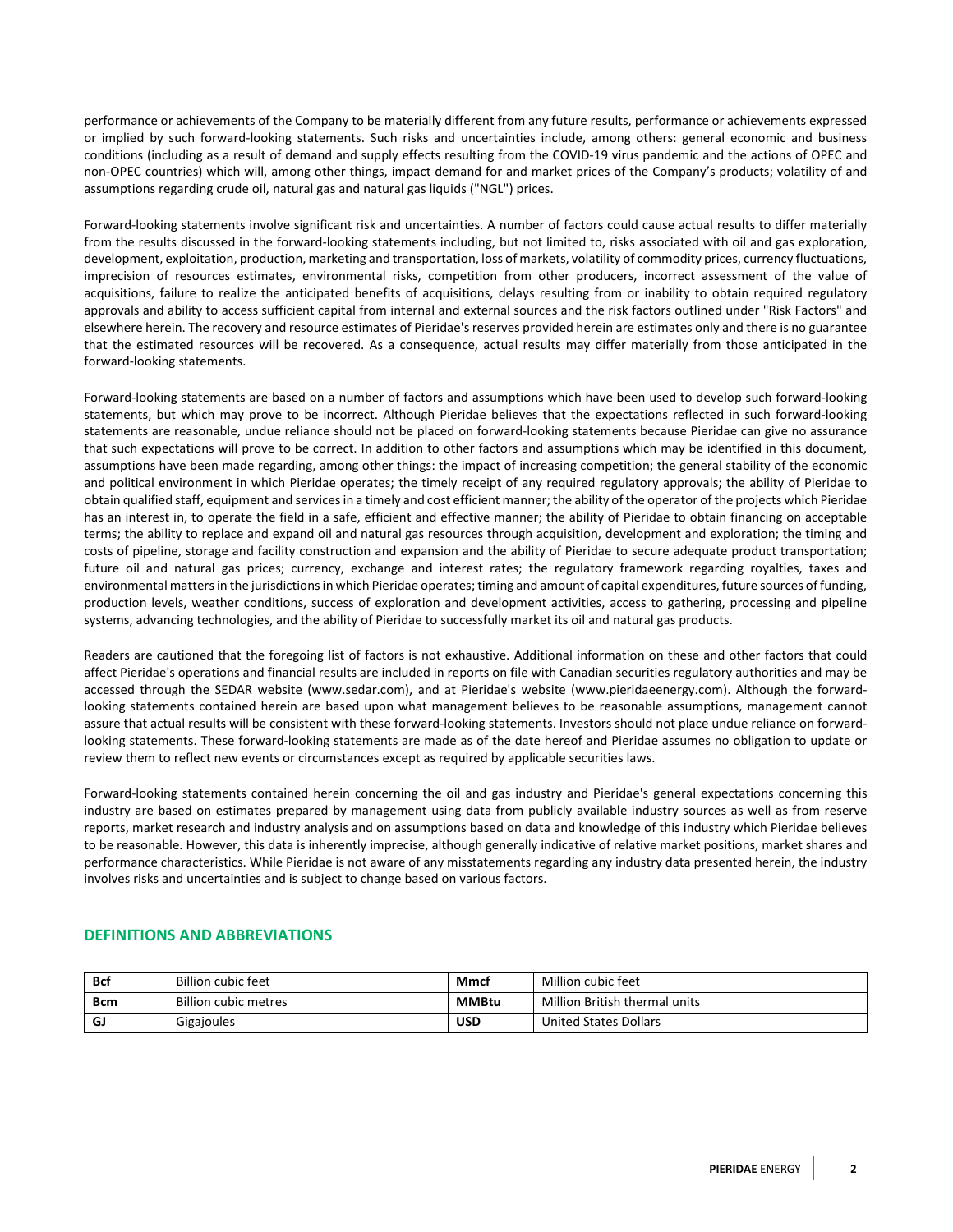## **PIERIDAE'S OBJECTIVES AND STRATEGY**

Pieridae is focused on becoming the first Canadian owned liquefied natural gas ("LNG") producer that integrates (a) upstream activities consisting primarily of the acquisition and development of natural gas resource properties situated primarily in Alberta, the extraction of natural gas and other commodities from those properties and the initial processing of the natural gas in or near the field (the "Upstream Segment") and (b) midstream activities consisting primarily on the delivery of natural gas by pipeline to the site of the proposed Goldboro LNG Facility (as described below) where it is further processed and liquefied to produce LNG for sale to customers for export to international markets and to specific markets in North America (the "LNG Segment" and together with the Upstream Segment, the "Goldboro LNG Project").

The Company's fundamental strategy is to acquire under-valued natural gas reserves (primarily in Alberta) which can be developed for the purpose of supplying natural gas to the proposed Goldboro LNG Facility (the "Goldboro LNG Facility" or the "Facility"), to construct the Facility and develop the natural gas reserves with low cost project financing (which is supported to a substantial degree by government guarantees) and to operate the Facility to produce high-valued LNG for sale in international markets. This strategy encompasses a "reuse, revitalize, repurpose" mandate aligned to the Company's environmental, social and governance ("ESG") values and goals to make the best use of existing local and national infrastructure and industrial footprints.

The Company intends to construct its Goldboro LNG Facility near the community of Goldboro situated in the municipality of the district of Guysborough on the North Eastern coast of Nova Scotia. The Facility will be constructed in phases and will include (a) two trains ("Train One" and "Train Two", respectively), each with the capacity to produce approximately 4.8 million tonnes of LNG annually, (b) a power plant which will generate the electricity required to operate the Facility, (c) two LNG storage tanks and (d) marine structures and a jetty which will be equipped to accommodate concurrently two LNG vessels, each with a cargo capacity of up to 250,000  $\text{m}^3$  of LNG.

The Company takes a long-term approach to growth and investments in order to mirror the long-term nature of the infrastructure, and to focus on creating long-term shareholder value. Operational discipline, safe, effective and efficient operations, community outreach, and cost control are fundamental to the Company. By consistently managing costs and continuing to integrate ESG considerations into our business plan, the Company believes it will achieve its long-term objectives. Opportunities to further integrate ESG considerations into our corporate strategy are being sought, and a plan is in place to ensure ESG risks and opportunities are addressed throughout the project lifecycle. Strategic, accretive acquisitions are a key component of the Company's strategy. The Company has selectively acquired properties generating future cash flows and aligning with its long-term objective. The Company may also selectively purchase other resource owners' gas or provide LNG processing services to the extent there is spare capacity at the Facility.

# **ANNUAL HIGHLIGHTS**

| (\$ 000s unless otherwise noted)                    | 2020       | 2019      | 2018      |
|-----------------------------------------------------|------------|-----------|-----------|
| Production                                          |            |           |           |
| Natural gas (mcf/day)                               | 201,040    | 121,263   | 102,952   |
| Condensate (bbl/day)                                | 3,020      | 807       | 211       |
| NGLs (bbl/day)                                      | 5,473      | 1,379     | 139       |
| Sulphur (ton/day)                                   | 1,985      | 410       | 362       |
| Total production (boe/d)                            | 42,000     | 22,397    | 17,509    |
|                                                     |            |           |           |
| <b>Financial</b>                                    |            |           |           |
| Net loss                                            | (100, 693) | (71, 573) | (34, 870) |
| Net loss per share basic and diluted                | (0.64)     | (0.73)    | (0.68)    |
| Net operating income (1)                            | 50,723     | 25,001    | (530)     |
| Cashflow provided by (used in) operating activities | 909        | (51, 772) | (8,407)   |
| Adjusted funds flow from operations (1)             | 26,866     | 608       | (8,530)   |
| Total assets                                        | 612,651    | 602,474   | 370,670   |
| Working capital deficit                             | (19, 615)  | 19,105    | (76,010)  |
| Capital expenditures                                | 17,243     | 169,167   | 981       |
| Development expenses                                | 18,742     | 9,150     | 8,801     |

(1) Refer to the "Non-GAAP measures" section of this MD&A.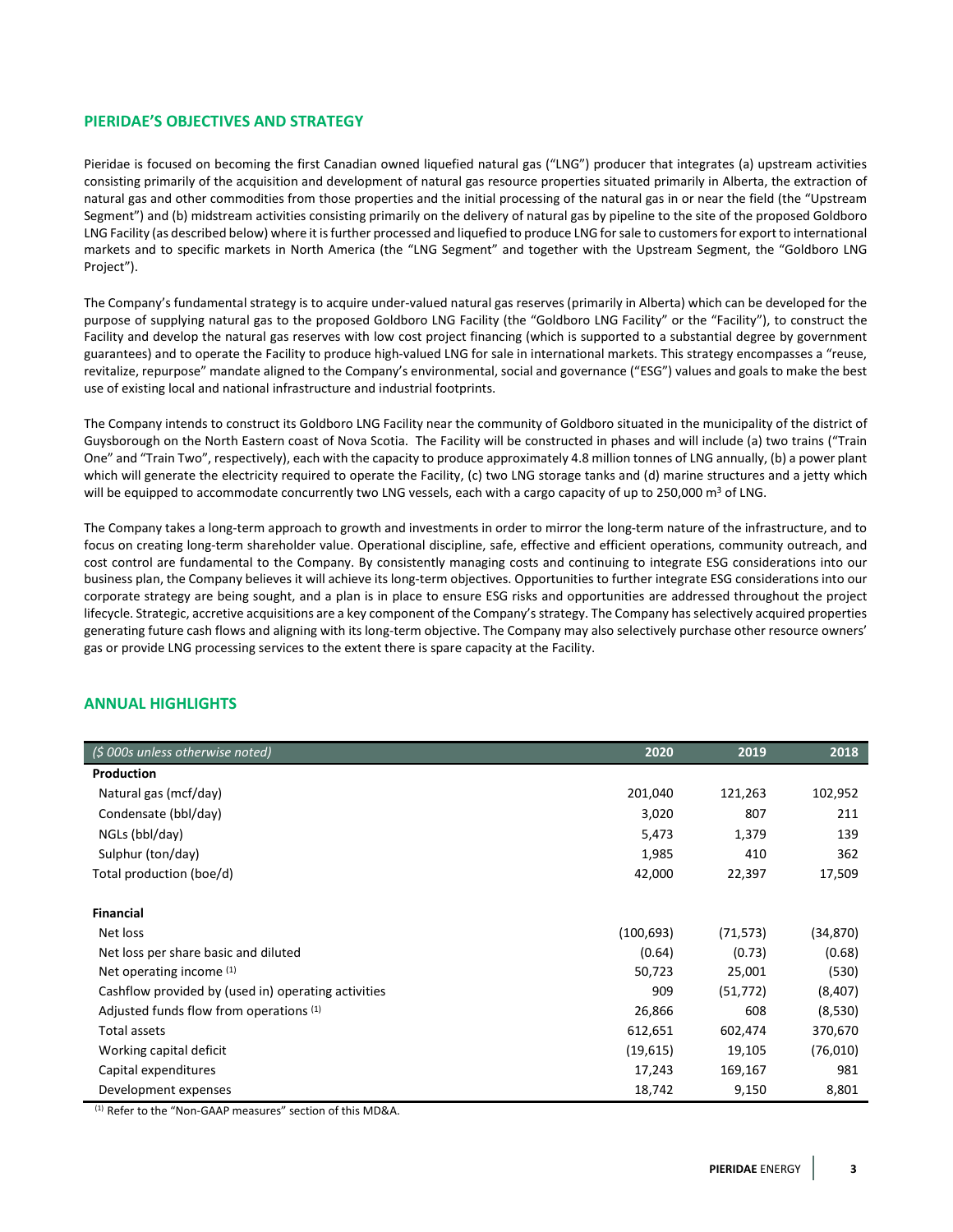# **QUARTERLY HIGHLIGHTS**

Pieridae reports business results in two segments: Upstream and LNG. The tables below provide a summary of the consolidated financial results for the quarter of 2019 and 2020:

|                                                        | 2020      |                |                |          | 2019      |                |                |          |
|--------------------------------------------------------|-----------|----------------|----------------|----------|-----------|----------------|----------------|----------|
| (\$ 000s unless otherwise noted)                       | Q4        | Q <sub>3</sub> | Q <sub>2</sub> | Q1       | Q4        | Q <sub>3</sub> | Q <sub>2</sub> | Q1       |
| Production                                             |           |                |                |          |           |                |                |          |
| Natural gas (mcf/day)                                  | 212,220   | 184,080        | 208,689        | 199,234  | 204,262   | 86,884         | 90,942         | 102,221  |
| Condensate (bbl/day)                                   | 3,259     | 2,807          | 3,166          | 2,850    | 2,840     | 121            | 131            | 114      |
| NGLs (bbl/day)                                         | 6,171     | 4,722          | 5,843          | 5,156    | 5,253     | 55             | 80             | 85       |
| Sulphur (ton/day)                                      | 1,829     | 2,232          | 1,970          | 1,906    | 938       | 269            | 204            | 224      |
| Total production (boe/d)                               | 44,800    | 38,209         | 43,791         | 41,211   | 42,137    | 14,657         | 15,368         | 17,236   |
| <b>Financial</b>                                       |           |                |                |          |           |                |                |          |
| Net loss                                               | (45, 968) | (29, 845)      | (13, 396)      | (11,484) | (25, 873) | (13, 178)      | (19, 530)      | (12,996) |
| Net loss per share, basic and diluted                  | (0.29)    | (0.19)         | (0.09)         | (0.07)   | (0.18)    | (0.15)         | (0.23)         | (0.17)   |
| Net operating income (loss) $(1)$                      | 12,829    | (646)          | 19,301         | 19,239   | 24,470    | (2,699)        | (1,928)        | 5,158    |
| Cashflow provided by (used in)<br>operating activities | 1,037     | (4, 541)       | (2,013)        | 6,426    | (17, 748) | (238)          | (16, 702)      | (17,084) |
| Adjusted funds flow from operations (1)                | 8,535     | (6, 779)       | 12,466         | 12,644   | 14,448    | (7,665)        | (6, 517)       | 342      |
| Total assets                                           | 612,651   | 583,942        | 588,415        | 609,437  | 602,474   | 364,095        | 366,067        | 369,049  |
| Working capital (deficit) surplus                      | (19, 615) | (9, 164)       | 15,109         | 15,596   | 19,105    | (88, 430)      | (77, 892)      | (66,192) |
| Capital expenditures                                   | 8,926     | 6,033          | 264            | 2,020    | 165,764   | 1,914          | 917            | 572      |
| Development expenses                                   | 8,682     | 2,472          | 4,129          | 3,459    | 805       | 504            | 7,841          |          |

(1) Refer to the "Non-GAAP measures" section of this MD&A.

## **2020 OPERATIONAL AND FINANCIAL HIGHLIGHTS**

#### **Continued Safe Operations of Pieridae's Assets and Completion of Planned Maintenance**

Pieridae continues to proactively respond to the challenges associated with the global COVID-19 pandemic and remains committed to ensuring the health and safety of all its employees and contractors in the field and in our corporate office, as well as to the safe and reliable operation of our assets.

The first half of 2020 was characterized by extremely negative movements in liquids pricing coupled with unprecedented uncertainty, during which time Pieridae responded strongly by monetizing certain hedge positions, limiting non-essential capital and operating expenditures, and taking active steps to reduce general and administrative expenses ("G&A"), while continuing to support safe and reliable asset operations. During this challenging first half, Pieridae is proud to have avoided any pandemic-related layoffs.

In the third quarter, the impact from the COVID-19 pandemic began to diminish slightly due to the easing of restrictions imposed by governments in order to limit the spread of the pandemic. Pieridae responded by successfully completing a number of deferred sustaining capital and maintenance projects. The Company's continued focus on safety was evidenced by no lost time incidents ("LTIs") recorded during the year, and total reportable injury frequency ("TRIF") of 0.34 during the year, on a target of less than 1.0.

Pieridae's assets returned to strong production in the fourth quarter, averaging production of 44,800 boe/day, a 17% increase from the prior quarter, and a 6% increase from the comparative quarter in 2019. However a robust natural gas hedging program, put in place earlier in 2020 to protect revenues, prevented Pieridae from fully participating in strengthening natural gas prices until below-market fixed price sales contracts rolled off late in the year. Realized natural gas price was \$2.16/mcf in the fourth quarter vs an AECO benchmark of \$2.67/mcf. While below benchmark, realized prices in the fourth quarter were 27% higher than the third quarter and 13% higher than the comparative quarter in 2019.

In the fourth quarter of 2020, Pieridae generated cashflow from operating activities of \$1.0 million, and adjusted funds flow from operations ("AFFO") of \$8.5 million a decrease of \$5.9 million or 41% compared to the same period in 2019. While the Company achieved higher production through better asset performance and realized higher commodity prices, these benefits were offset by increased operating costs and royalties, and continued investment in the Goldboro LNG Project. For the year ended December 31, 2020, the Company generated cashflow from operations of \$0.9 million, and AFFO of \$26.9 million, an increase of \$26.3 million from 2019, due to a full year's worth of production and revenue from Pieridae's acquisition of Shell Canada's southern foothills assets on October 16, 2019 (the "South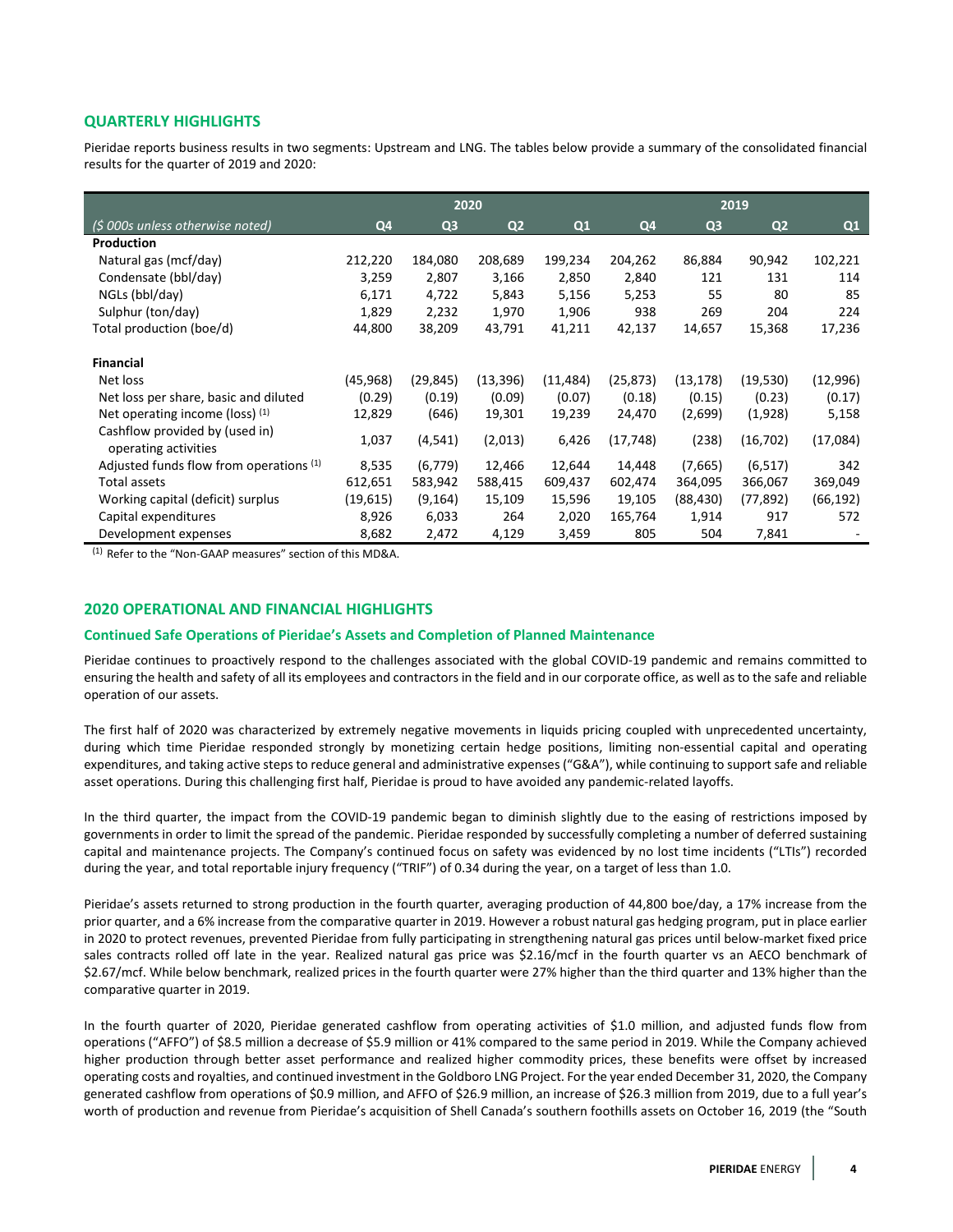Foothills Asset" acquisition). Cashflow from operations was offset by the continued progress on the Goldboro LNG project, activities from which must be expensed until the Company reaches a successful final investment decision ("FID").

Throughout the challenges COVID-19 has posed during a year of operational and cultural integration stemming from the significant recent acquisitions, Pieridae remains committed to and impressed by the operational resilience of our assets and our team. The Company took definitive action during the year to defend its financial position, including ensuring operational flexibility in capital program execution and working to improve cost efficiencies across the business.

The Company continues to have a strong hedging program in place to insulate itself from volatile commodity prices, which has proven successful at providing a degree of price certainty and revenue stability during these uncertain and challenging times. Pieridae's senior secured lender Third Eye Capital Corporation ("TEC") has temporarily waived their requirement to have 60% of production hedged on an 18-month rolling average basis in order to allow the Company to take advantage of strengthening crude and natural gas markets. However, as at December 31, 2020, 119,000 GJ/d of fixed price contracts of natural gas were in place at a weighted-average price of \$2.33/GJ, and 1785 bbl/day of 2021 condensate production was hedged at a weighted average price of \$55.90/bbl.

#### **Management's Response to the COVID-19 Pandemic**

Pieridae remains committed to the health and safety of all personnel and to the safety and continuity of operations. In accordance with government guidelines to limit the risk of the outbreak, the Company has implemented measures such as self-quarantine policies, travel restrictions, enhanced sanitation measures and social distancing requirements. Gradual easing of restrictions during the summer and fall of 2020 allowed most corporate staff to return to working in the office under modified health and safety protocols in July, and allowed the resumption of certain maintenance activities in the field, however restrictions were re-imposed in November 2020. Since that time office staff have successfully worked remotely while activity in our field operations has been reduced to restrict access to only essential personnel and prevent unnecessary travel. As a result of the ongoing vigilance by our staff and continued updates to work-safe protocols, Pieridae has not suffered any significant loss of productivity related to COVID-19 during the fourth quarter and year ended December 31, 2020.

## **Extensions of Key Deadlines**

In May 2020, Pieridae announced extensions of key deadlines under its 20-year agreement with German energy company Uniper Global Commodities ("Uniper"). These include expected commercial deliveries of gas to Uniper to start between August 31, 2025 and February 28, 2026; and the extension to June 30, 2021 of the deadline to make a positive final investment decision for the Company's proposed Goldboro LNG Facility. Our relationship with Uniper remains strong and we very much appreciate their on-going support. The 20-year agreement with Uniper is for the purchase of all gas produced by Train 1 at the Facility or 4.8 million tonnes per annum ("MMTPA") of liquefied natural gas produced at Train One from the proposed facility.

## **Alberta Energy Regulator decision regarding license transfer application**

In May 2020, the Alberta Energy Regulator ("AER") made the decision to deny Shell's application to transfer the licenses associated with the South Foothills Assets to Pieridae. This denial was as a result of the AER's concerns regarding the application structure to split the liability associated with Jumping Pound and Waterton gas processing facilities, whereby Shell will retain the liability associated with subsurface sulfinol contamination.

Shell and Pieridae moved swiftly to evaluate options on the transfer applications and sought clarity from the AER on an appropriate path forward. On January 4, 2021 Shell resubmitted the applications to transfer the licenses for the Shell Foothills Assets to the Company and the AER is processing the applications in the normal course.

#### **Pieridae Graduates to the TSX**

On June 1, 2020 Pieridae's common shares were approved for listing on the TSX and began trading on the TSX at the opening of the market on July 3, 2020 under the symbol "PEA". Concurrent with the TSX listing, the common shares of Pieridae were de-listed from the TSXV. Being a member of the TSX allows Pieridae to reach a larger investor audience, including the Canadian institutional investment community, which should improve liquidity in the stock over the longer term.

#### **KBR Alters its Position Regarding the Goldboro LNG Contract**

On July 13, 2020 Pieridae received written notice from KBR regarding the firm's exit from fixed price energy projects in order to refocus on its government services business, resulting in them no longer being prepared to negotiate and conclude a lump-sum turnkey Engineering, Procurement, Construction and Commissioning ("EPCC") contract in relation to the proposed Goldboro LNG Facility.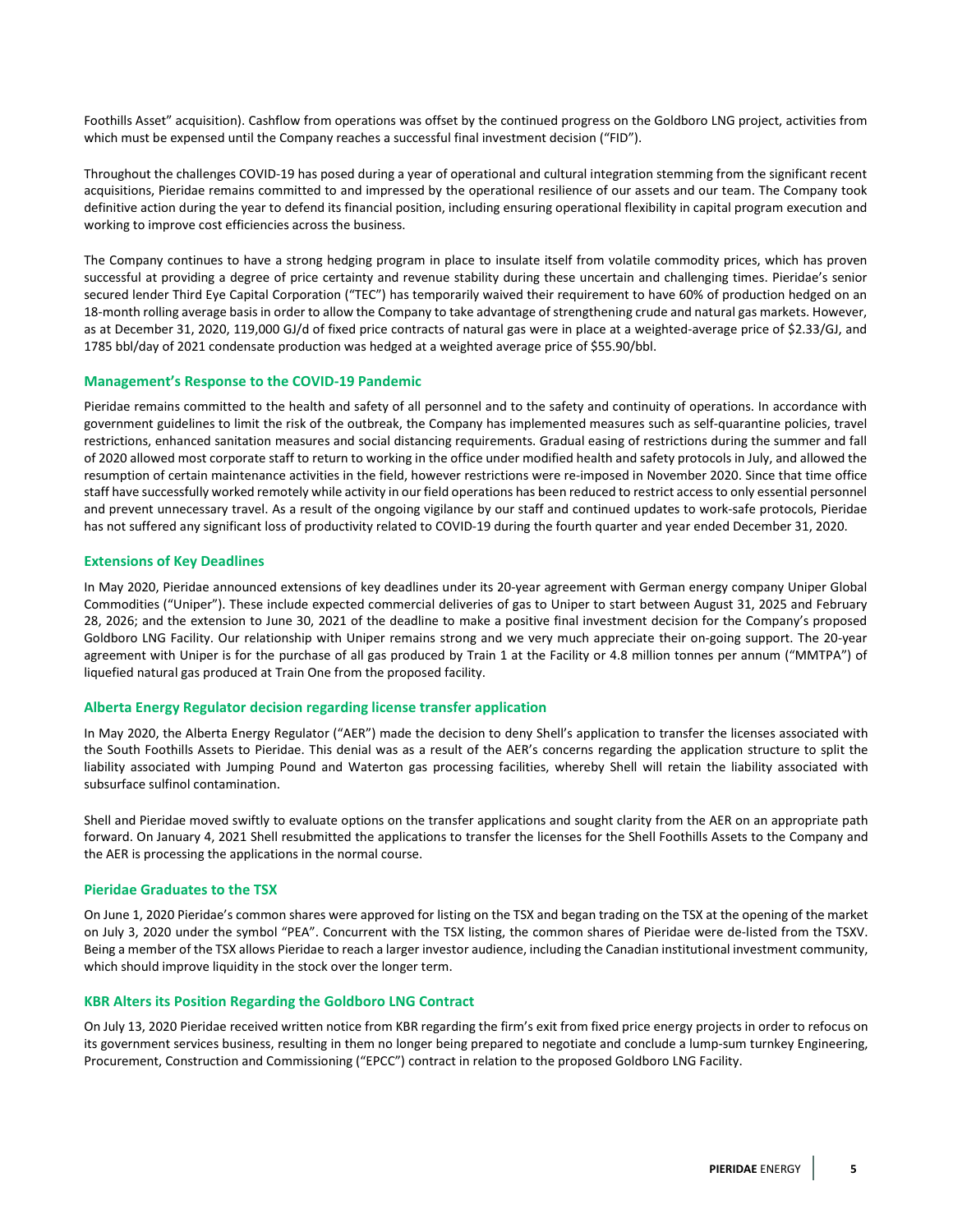## **Guarantee Facility from Export Development Canada ("EDC")**

In July 2020, Pieridae received approval from EDC for a \$6 million guarantee facility as part of the EDC's Account Performance Security Guarantee ("APSG") program. This guarantee facility bears interest at 0.29% and provides a 100% guarantee to the issuing bank of certain of the Company's existing and future letters of credit ("LCs"). The APSG will allow Pieridae to release existing and future cash collateral requirements provided as security for certain existing and potential future LCs.

## **Pieridae Hires Experienced SVP to Lead the Goldboro LNG Project**

In August 2020, Pieridae announced it had engaged veteran LNG industry professional Andy Mukherjee P.Eng. as Senior Vice-President LNG to lead the development of its multi-billion-dollar Goldboro LNG Project. Mr. Mukherjee has worldwide expertise in front-end engineering and design; detailed engineering, procurement, contracts, construction, and commissioning; including module fabrication and construction related to four mega LNG projects in addition to oil and gas in North America and overseas.

#### **Pieridae Engages EPCC Contractor Bechtel**

In September 2020, Pieridae announced that it had signed a services agreement with respected global engineering firm Bechtel related to Pieridae's Train Two Goldboro LNG Facility. Bechtel has a proven track record of delivering projects throughout the world on time and on budget.

Some of the key deliverables of the Bechtel services agreement are:

- Initiating a detailed review of the scope and design of the Goldboro LNG Facility and developing a comprehensive EPCC execution plan by March 31, 2021
- Delivering a final lump sum, turnkey EPCC contract price proposal by May 31, 2021 and
- Conducting a meaningful engagement with the Nova Scotia Mi'kmaq First Nations including their participation in the construction of a large-scale work camp at the LNG site.

Bechtel remains on schedule to deliver these items.

#### **Nova Scotia Mi'kmaq, Black Diamond Group Given Opportunity to Build Large-Scale Workforce Lodge**

On October 1, 2020, all 13 Nova Scotia Mi'kmaq communities and Black Diamond Group had received a Letter of Award from Pieridae which gives them the exclusive right to negotiate the contract to build a \$720 million workforce lodge during the four-year construction phase of the Goldboro LNG Facility. The lodge will be home to 4,500 - 5,000 workers who will build the multi-billion-dollar LNG Facility. Black Diamond will be responsible for the lodge, the Mi'kmaq would provide hospitality services such as catering, housekeeping and guest services.

## **UPSTREAM SEGMENT**

The upstream segment is primarily comprised of the activities of Pieridae's wholly owned subsidiary Pieridae Alberta Production Ltd, which owns Pieridae's petroleum and natural gas production operations and properties in Western Canada; refer to Note 6 of the consolidated financial statements. Upstream is currently the only segment generating operating revenues.

## **Production**

|                            | Three months ended |         | Year ended  |         |  |
|----------------------------|--------------------|---------|-------------|---------|--|
|                            | December 31        |         | December 31 |         |  |
|                            | 2020               | 2019    | 2020        | 2019    |  |
| Natural gas (mcf/day)      | 212,220            | 204.262 | 201,040     | 121,263 |  |
| Condensate (bbl/day)       | 3,259              | 2,840   | 3,020       | 807     |  |
| NGLs (bbl/day)             | 6,171              | 5,253   | 5,473       | 1,379   |  |
| Sulphur (ton/day)          | 1,829              | 938     | 1,985       | 410     |  |
| Total production (boe/day) | 44,800             | 42,137  | 42,000      | 22,397  |  |

Production in the fourth quarter of 2020 was 44,800 boe/d, an increase of 2,663 boe/day or 6% compared to the same quarter in 2019. On a year-to-date basis, production was 42,000 boe/d, an increase of 19,603 boe/day or 88% compared to the same period in 2019. These respective increases are primarily due to production capabilities acquired from the South Foothills Asset acquisition, partially offset on a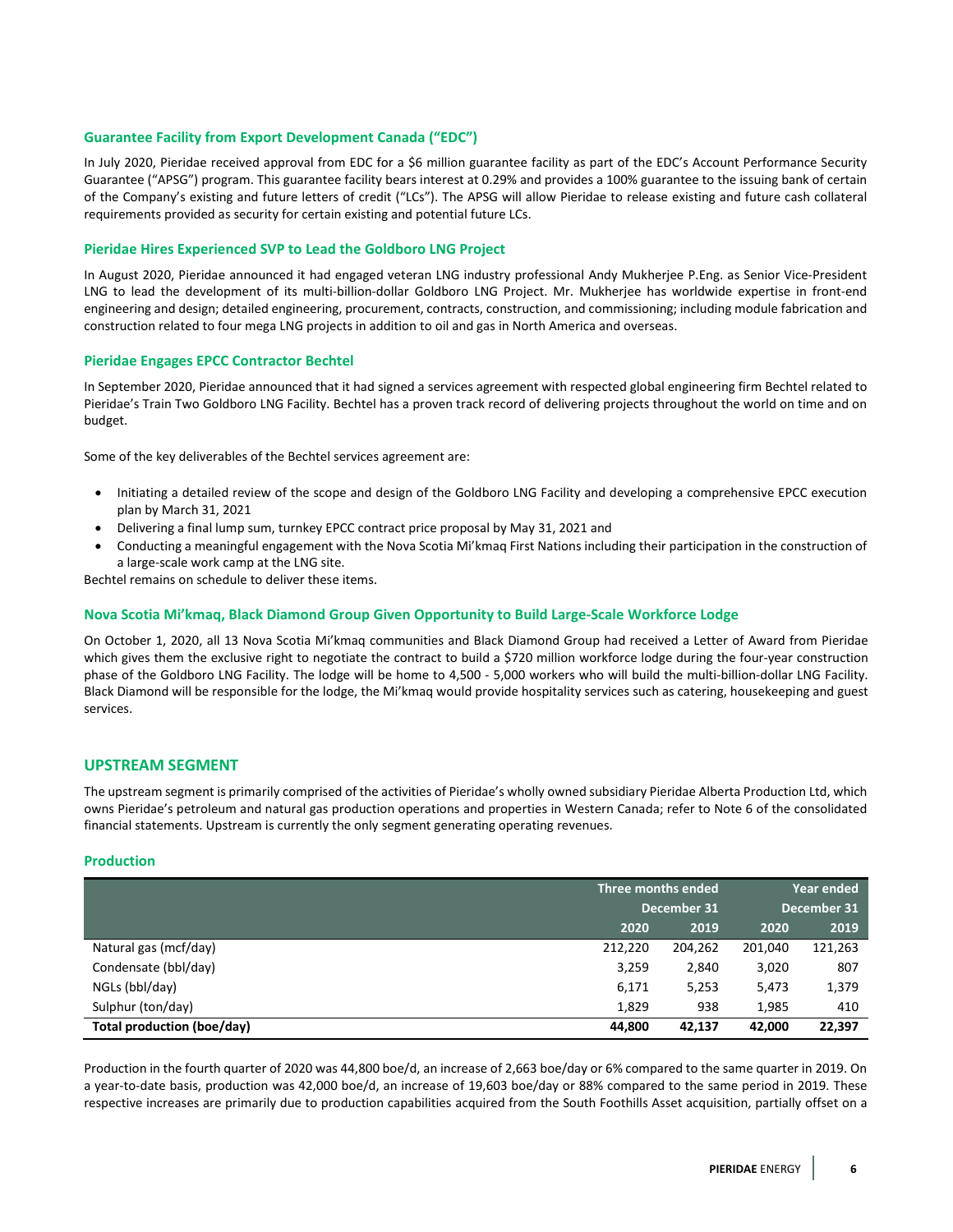year-to-date basis by planned and unplanned outages, most significantly during the first quarter of 2020 as a result of unseasonably cold weather, and in the third quarter of 2020 as a result of planned maintenance in a number of production fields. The significant growth in condensate and NGL production in the three months and year ended December 31, 2020 reflects the deep cut capability of the processing facilities acquired as part of the South Foothills Asset acquisition.

## **RESERVES**

Deloitte Touche Tohmatsu Limited ("Deloitte"), Pieridae's independent, qualified reserves evaluator, performed reserves evaluations of the Company's assets as at December 31, 2020 and December 31, 2019. The following table summarizes Pieridae's reserves based on the Deloitte reserves report:

|                                                 | Year ended December 31, |            |              |            |
|-------------------------------------------------|-------------------------|------------|--------------|------------|
|                                                 | 2020                    |            |              | 2019       |
| $\frac{1}{2}$ (\$ 000s unless otherwise noted)  | <b>MMboe</b>            | $\zeta(1)$ | <b>MMboe</b> | $\zeta(1)$ |
| <b>Reserves Category</b>                        |                         |            |              |            |
| Net proved developed producing ("PDP") reserves | 108.6                   | 505.243    | 133.0        | 592,649    |
| Net proved ("1P") reserves                      | 150.1                   | 718.495    | 157.2        | 725,250    |
| Net proved plus probable ("2P") reserves        | 204.0                   | 976.147    | 216.5        | 1,062,453  |

(1) Estimated pre-tax net present value of discounted cash flows from reserves using a 10% discount rate.

Pieridae's net PDP reserve volumes decreased by 24.4 MMboe, or 18% year over year as production of 15.5 MMboe and technical revisions of 8.5 MMboe were offset by reserve replacement of 6.8 MMboe, a reserve replacement ratio of 44%. These reserves were added for \$2.7 million in total capital expenditure. Total net 1P reserves were 150.1 MMboe, a decrease of 7.1 MMboe or 5% compared to the prior year, primarily due to the lack of exploration activity Pieridae was able to conduct in 2020 offset by future development location bookings. Pieridae's total net 2P reserves were 204 MMboe, a decrease of 12.5 MMboe or 6% compared to the prior year, also primarily offset by booking future development locations. On a net 2P basis, and calculated based on 2020 total production, Pieridae's reserve life index is 13.2 years.

The Company's 2P reserves as at December 31, 2020 were estimated to have a pre-tax net present value of approximately \$976 million using a 10% discount rate, compared to \$1,062 million in the prior year. The decrease in value was primarily due to lower commodity price forecasts and 2020 production depletion, partially offset by reduction in decommissioning liability, modifications to certain royalty assumptions, and future development location bookings.

## **Benchmark Prices**

|                                                   | Three months ended |        | Year ended  |         |
|---------------------------------------------------|--------------------|--------|-------------|---------|
|                                                   | December 31        |        | December 31 |         |
|                                                   | 2020               | 2019   | 2020        | 2019    |
| AECO benchmark price (CAD/mcf)                    | 2.67               | 2.49   | 2.26        | 1.53    |
| Condensate benchmark price USD/bbl)               | 42.99              | 57.29  | 37.40       | 44.06   |
| NYMEX benchmark price (USD/MMBtu)                 | 2.76               | 2.41   | 2.13        | 2.52    |
| WCS heavy differential from WTI (USD/bbl)         | 9.64               | 21.96  | 11.49       | (10.88) |
| Dated Brent benchmark price (USD/bbl)             | 45.26              | 61.84  | 43.21       | 64.24   |
| NBP UK natural gas benchmark price (USD/MMBtu)    | 5.58               | 5.20   | 3.28        | 4.84    |
| US/Canadian dollar average exchange rate (USD)    | 0.7675             | 0.7576 | 0.7455      | 0.7536  |
| US/Canadian dollar period-end exchange rate (USD) | 0.7854             | 0.7699 | 0.7854      | 0.7699  |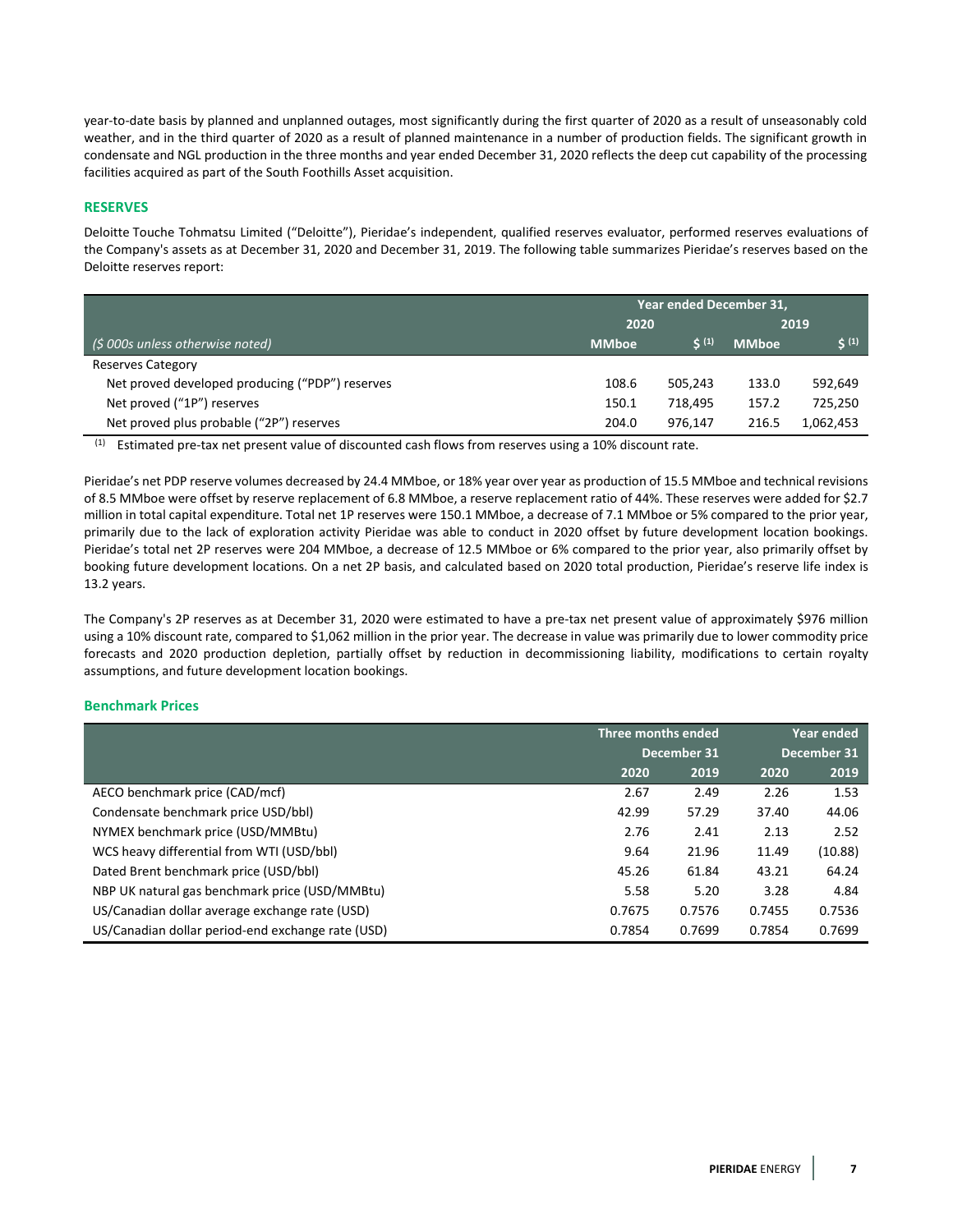# **Realized Prices**

|                      |       | Three months ended |       | <b>Year ended</b> |
|----------------------|-------|--------------------|-------|-------------------|
|                      |       | December 31        |       | December 31       |
|                      | 2020  | 2019               | 2020  | 2019              |
| Natural gas (\$/mcf) | 2.16  | 1.91               | 2.00  | 1.75              |
| Condensate (\$/bbl)  | 53.48 | 58.67              | 51.24 | 58.83             |
| NGLs (\$/bbl)        | 15.11 | 11.47              | 12.91 | 11.61             |
| Sulphur (\$/ton)     | 22.97 | (1.36)             | 11.69 | 28.78             |

## **Petroleum and Natural Gas Revenue**

|                                                   | Three months ended |        | <b>Year ended</b> |             |
|---------------------------------------------------|--------------------|--------|-------------------|-------------|
|                                                   | December 31        |        |                   | December 31 |
| $(5000s$ except per boe)                          | 2020               | 2019   | 2020              | 2019        |
| Natural gas                                       | 42,242             | 35,857 | 147,300           | 77,425      |
| Condensate                                        | 16,033             | 15,328 | 56,639            | 17,331      |
| <b>NGLS</b>                                       | 8,579              | 5,545  | 25,870            | 5,843       |
| Sulphur                                           | 3,866              | (117)  | 8,270             | 4,311       |
| Petroleum and natural gas revenue                 | 70,720             | 56,613 | 238,079           | 104,910     |
| Petroleum and natural gas revenue (\$/boe)        | 17.16              | 14.60  | 15.49             | 12.83       |
| Other income                                      | 488                | 881    | 3,157             | 2,665       |
| Third party processing                            | 5,801              | 5,389  | 25,538            | 6,831       |
| Realized gain (loss) on risk management contracts |                    | ٠      | 12,708            | (657)       |
| Total revenue                                     | 77,009             | 62,883 | 279.482           | 113,749     |

Petroleum and natural gas revenue in the fourth quarter of 2020 was \$70.7 million, an increase of \$14.1 million or 25% compared to the same quarter in 2019. On a year-to-date basis, petroleum and natural gas revenue was \$238.1 million, an increase of \$133.2 million or 127% compared to the same period in 2019. These respective increases are primarily due to additional production and new revenue streams brought on by the South Foothills Asset acquisition. A slight increase in the realized price for natural gas and other NGLs in 2020 as compared to 2019 was partially offset by a corresponding decrease in the realized price of condensate.

Third party processing revenue is derived from fees charged to third party for processing their production and sulphur volumes through Pieridae's three sour gas processing facilities acquired as part of the South Foothills Asset acquisition. This income adds significantly to the economic benefits realized from these facilities by offsetting operating costs, which are highly fixed in nature. Third party processing income was \$5.8 million and \$25.5 million for the three and twelve months ended December 31, 2020, an increase of 8% and 274% respectively from 2019.

For the year ended December 31, 2020, the Company recognized \$12.7 million in realized gains on risk management contracts, compared to a realized loss of \$0.7 million in 2019 due to the Company's hedging strategy and monetization of certain WTI-linked commodity forward contracts during 2020.

## **Royalties**

|                          |             | Three months ended |       | <b>Year ended</b> |
|--------------------------|-------------|--------------------|-------|-------------------|
|                          | December 31 |                    |       | December 31       |
| $(5000s$ except per boe) | 2020        | 2019               | 2020  | 2019              |
| Royalties                | 4.402       | 2,387              | 9,609 | 3,755             |
| Royalties (\$/boe)       | 1.07        | 0.62               | 0.63  | 0.46              |

Royalties in the fourth quarter of 2020 were \$4.4 million (\$1.07/boe), an increase of \$2.0 million or 84% compared to the same quarter in 2019. On a year-to-date basis, royalties were \$9.6 million (\$0.63/boe), an increase of \$5.9 million or 156% compared to the same period in 2019. These respective increases are due to a combination of an overall increase in production level as a result of the South Foothills Asset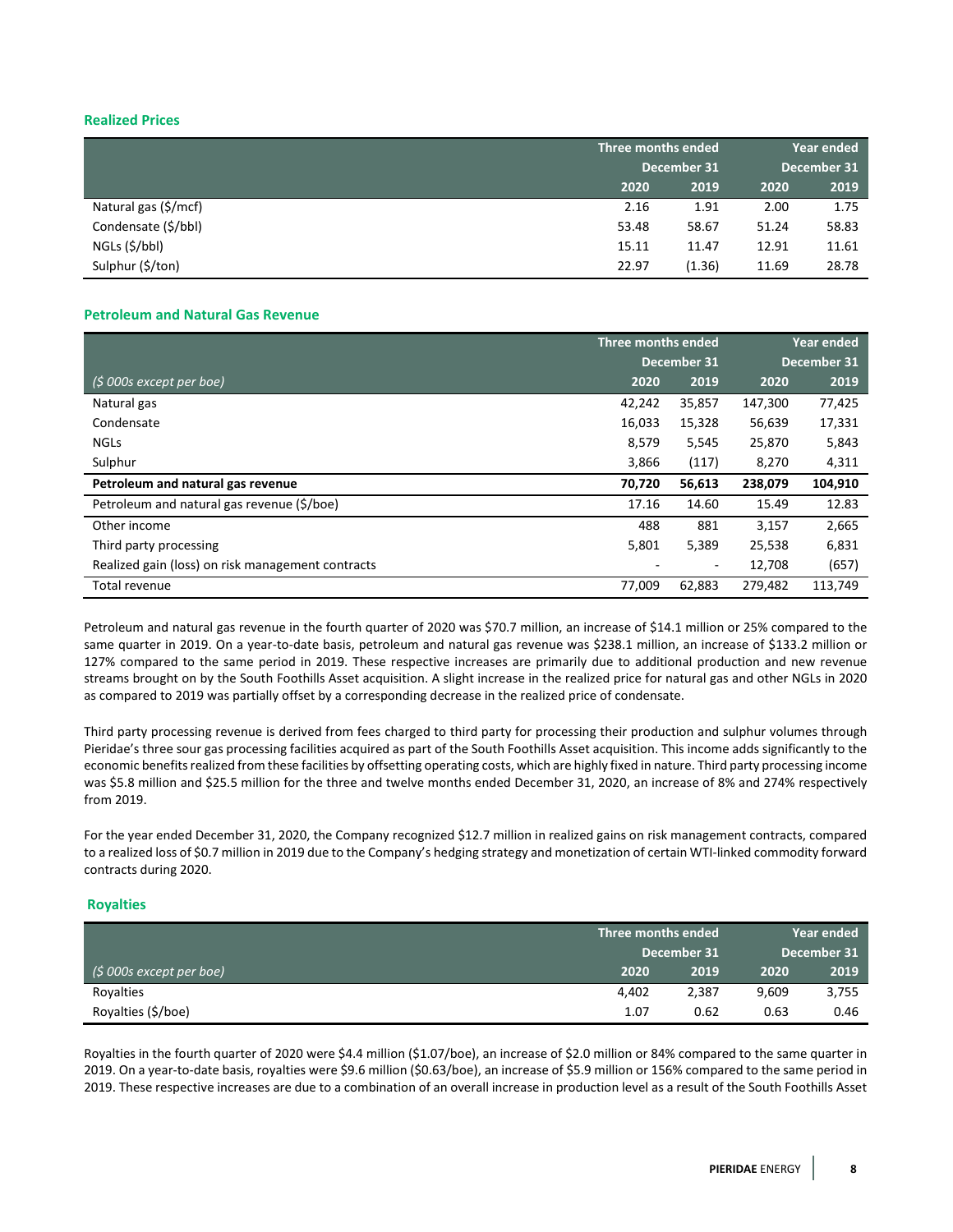acquisition, higher realized prices, and the increase in condensate and liquids as a percentage of total production as a result of the South Foothills Asset acquisition, which on average attract higher royalty rates than natural gas.

## **Operating Expense**

|                                                        | Three months ended |             | <b>Year ended</b> |             |
|--------------------------------------------------------|--------------------|-------------|-------------------|-------------|
|                                                        |                    | December 31 |                   | December 31 |
| $($ \$ 000s except per boe)                            | 2020               | 2019        | 2020              | 2019        |
| Operating expense                                      | 55.485             | 32.949      | 203,432           | 77,036      |
| Operating expense (\$/boe)                             | 13.46              | 8.50        | 13.23             | 9.42        |
| Adjusted operating expense (1)                         | 45.818             | 27.677      | 169.624           | 65,894      |
| Adjusted operating expense $(\frac{2}{5})$ (boe) $(1)$ | 11.12              | 7.14        | 11.03             | 8.06        |

(1) Refer to the "Non-GAAP measures" section of this MD&A.

Operating expense in the fourth quarter of 2020 was \$55.5 million (\$13.46/boe), an increase of \$21.8 million or 68% increase compared to the same quarter in 2019. On a year-to-date basis, operating expense was \$203.4 million (\$13.23/boe), an increase of \$126.4 million or 164% compared to the same period in 2019. These respective increases reflect changes to the Company's operating cost structure as a result of the acquired gas processing facilities, which operated in 2020 at approximately 66% of current capacity while attracting a high percentage of fixed operating costs. While operating at less than 100% capacity impacts operating cost per boe, it also presents a significant opportunity to Pieridae should the Company be able to attract additional owned or third-party volumes to these facilities.

On an adjusted operating expenses per boe basis, operating costs were \$11.12/boe in the fourth quarter of 2020, and \$11.03/boe on a year-to-date basis compared to \$7.14/boe and \$8.06/boe for the comparative period in 2019 respectively, reflecting the higher cost base of the South Foothills Assets acquired in late 2019. This adjusted basis is a non-GAAP measure, refer to "Non-GAAP Measures" in this MD&A, and is intended to reflect normalized operating expense by deducting third-party revenue and sulphur production revenue from operating costs, as both offset incurred additional costs to generate those additional revenue which is not reflected in per-boe comparatives.

As a result of third-party processing fees earned from these facilities, revenues generated on a per boe basis increased together with operating expenses per boe. These concurrent increases contributed to the increase in operating netback to \$3.31/boe for the twelve months ended December 31, 2020.

## **Transportation Expense**

|                                 | Three months ended | Year ended |             |  |
|---------------------------------|--------------------|------------|-------------|--|
|                                 | December 31        |            | December 31 |  |
| $(5000s$ except per boe)        | 2019<br>2020       | 2020       | 2019        |  |
| Transportation expense          | 4.293<br>3.077     | 15,718     | 7,957       |  |
| Transportation expense (\$/boe) | 0.79<br>1.04       | 1.02       | 0.97        |  |

Transportation expense in the fourth quarter of 2020 was \$4.3 million (\$1.04/boe), an increase of \$1.2 million or 40% compared to the same quarter in 2019. On a year-to-date basis, transportation expense was \$15.7 million (\$1.02/boe), an increase of \$7.8 million or 98% compared to the same period in 2019. These respective increases are mainly driven by higher production volumes and the increase in Pieridae's securement of firm service capacity on the Nova Gas Transmission Ltd. ("NGTL") System.

## **General and Administrative Expense**

|                                          |          | Three months ended |        | Year ended  |
|------------------------------------------|----------|--------------------|--------|-------------|
|                                          |          | December 31        |        | December 31 |
| (\$ 000s except per boe)                 | 2020     | 2019               | 2020   | 2019        |
| G&A expense - Upstream                   | 6.142    | 2,038              | 13,122 | 6,452       |
| G&A expense - Corporate and LNG          | (2, 195) | 6,440              | 9,367  | 13,472      |
| G&A expense (\$/boe) - Upstream          | 1.49     | 0.53               | 0.85   | 0.79        |
| G&A expense (\$/boe) - Corporate and LNG | (0.53)   | 1.66               | 0.61   | 1.65        |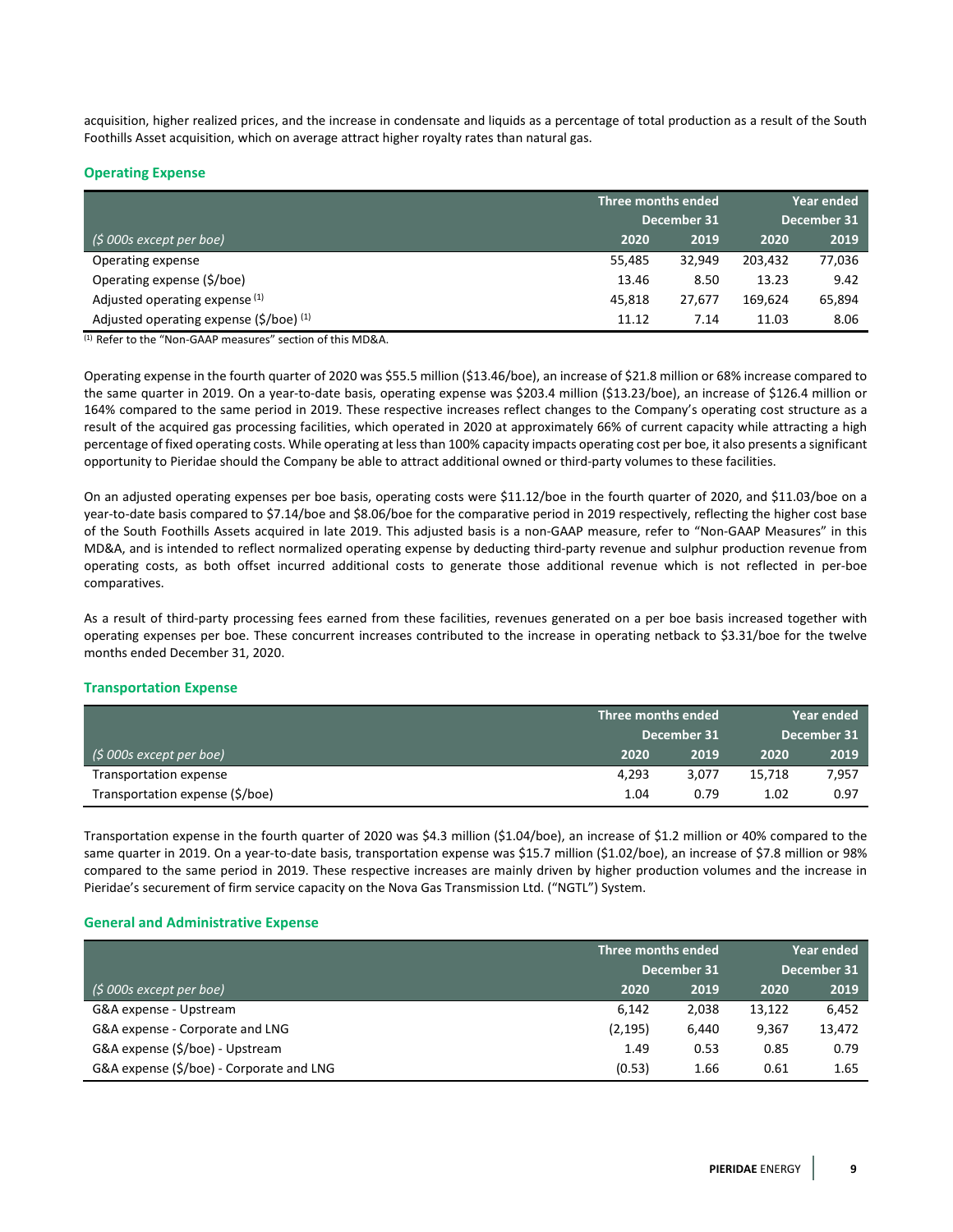Upstream G&A expense in the fourth quarter of 2020 was \$6.1 million (\$1.49/boe), an increase of \$4.1 million or 201% compared to the same quarter in 2019. On a year-to-date basis, Upstream G&A expense was \$13.1 million (\$0.85/boe), an increase of \$6.7 million or 103% compared to the same period in 2019 due to the expanded geological and engineering capabilities acquired as part of the South Foothills Asset acquisition in 2019 as well as the need for additional staff and incremental insurance expense required to support the growing size and complexity of the Company's operations. Additionally, an amendment during the fourth quarter of 2020 to the Company's operations overhead allocation methodology resulting in a reclassification of \$5.7 million of overhead expenses from operating expense to G&A.

Corporate and LNG G&A expense in the fourth quarter of 2020 was (\$2.2) million , a decrease of \$8.6 million or 134% compared to the same quarter in 2019. On a year-to-date basis, Corporate and LNG G&A was \$9.4 million, a decrease of \$4.1 million or 30% compared to the same period in 2019. During the fourth quarter \$5.1 million in year-to-date G&A expense associated with the Goldboro project was reclassified to development expense, which drove the majority of the year over year and quarter over quarter decreases.

## **Finance Expense**

|                                          | Three months ended       |         | <b>Year ended</b> |         |
|------------------------------------------|--------------------------|---------|-------------------|---------|
|                                          | December 31              |         | December 31       |         |
| (5000s)                                  | 2020                     | 2019    | 2020              | 2019    |
| Interest expense                         | 7,623                    | 11,250  | 31,008            | 12,210  |
| Accretion of financing costs             | 5,825                    | ۰.      | 16,842            | 2,913   |
| Interest income                          | $\overline{\phantom{a}}$ | (1,600) | (76)              | (1,753) |
| Accretion of decommissioning obligations | 208                      | 817     | 840               | 2,959   |
| Interest on lease liabilities            | 45                       | 95      | 155               | 95      |
| <b>Total finance expense</b>             | 13,701                   | 10.562  | 48,768            | 16,424  |

Finance expense in the fourth quarter of 2020 was \$13.7million, an increase of \$3.1 million or 30% compared to the same quarter in 2019. On a year-to-date basis, finance expense was \$48.8 million, an increase of \$32.3 million or 197% compared to the same period in 2019. These respective increases are due to the \$206 million Credit Agreement entered into on October 16, 2019 with TEC (the "Credit Agreement"). The Credit Agreement bears interest at a fixed rate of 12.0% per annum from the date of issue, accrued daily and payable quarterly in cash. Additional interest of 3.0% per annum is payable quarterly in cash or, at the option of the Company and subject to the lender's approval, payable in kind by way of accruing to the principal outstanding. Refer to Note 12 of the consolidated financial statements for additional information on the Credit Agreement. In the first quarter of 2019, a term loan of \$50 million was outstanding with the Alberta Investment Management Corporation ("AIMCo"), bearing interest at a fixed rate of 9.5%. Effective October 16, 2019, this term loan was repaid by the simultaneous establishment of the Credit Agreement.

Accretion of financing costs increased for the fourth quarter and year-to-date basis of 2020 compared to the same period in 2019 due to the additional amortization on the closing and deferred fee.

Accretion on decommissioning liabilities decreased due to a decrease in the real risk-free rate of interest as at December 31, 2020 compared to prior year. Refer to Note 13 of the consolidated financial statements for additional information on this change in estimate.

## **Depletion and Depreciation**

|                            |             | Three months ended |             | Year ended |  |
|----------------------------|-------------|--------------------|-------------|------------|--|
|                            | December 31 |                    | December 31 |            |  |
| (\$ 000s)                  | 2020        | 2019               | 2020        | 2019       |  |
| Depletion and depreciation | 15.452      | 10.044             |             | 21,986     |  |

Depletion and depreciation in the fourth quarter of 2020 was \$15.5 million, an increase of \$5.4 million or 54% compared to the same quarter in 2019. On a year-to-date basis, depletion and depreciation was \$44.0 million in 2020, an increase of \$22.0 million or 100% compared to the same period in 2019. These respective increases are due to an increase in the depletable base from higher decommissioning costs and future development costs and increases in production resulting from the acquisition of the South Foothills Assets.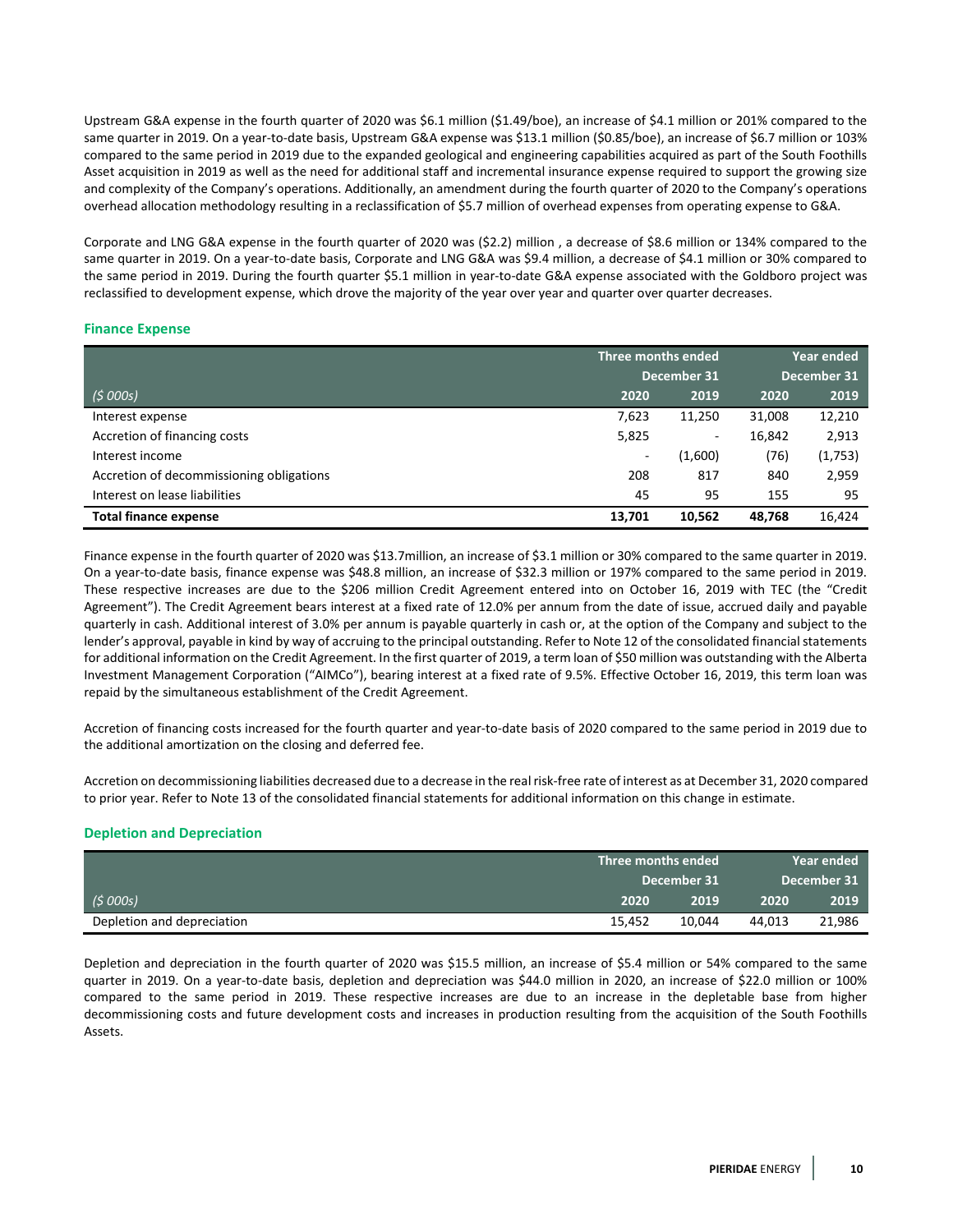## **Impairment**

|                                                 | Three months ended |                          | Year ended  |        |
|-------------------------------------------------|--------------------|--------------------------|-------------|--------|
|                                                 | December 31        |                          | December 31 |        |
| (5000s)                                         | 2020               | 2019                     | 2020        | 2019   |
| Impairment of property, plant and equipment     | 16,876             | $\overline{\phantom{a}}$ | 16.876      |        |
| Impairment of exploration and evaluation assets |                    | 19,731                   |             | 27.590 |

As at December 31, 2020 the Company determined that impairment indicators were present for the Company's upstream Northern and Central CGU assets. Impairment tests were performed and an impairment of \$16.9 million was recognized on the Company's Northern CGU as the estimated recoverable amount exceeded its carrying value. No impairment was recognized on the Company's Central CGU. At December 31, 2019, no indicators of impairment were identified. Refer to Note 8 of the consolidated financial statements for additional information on impairment.

No indicators of impairment were noted on the Company's exploration and evaluation assets or right of use assets at December 31, 2020. During the year ended December 31, 2019, the Company recognized an impairment charge of \$27.6 million on its exploration and evaluation assets located in the province of Quebec.

#### **Share-based Compensation**

|                                              | Three months ended |      | Year ended  |       |
|----------------------------------------------|--------------------|------|-------------|-------|
|                                              | December 31        |      | December 31 |       |
| (5000s)                                      | 2020               | 2019 | 2020        | 2019  |
| Share-based compensation - Upstream          | 221                | 309  | 389         | 456   |
| Share-based compensation - Corporate and LNG | 334                | 345  | 594         | 1.042 |

Upstream share-based compensation in the fourth quarter of 2020 was \$0.2 million which was relatively consistent to \$0.3 million for the same quarter in 2019. On a year-to-date basis, share-based compensation was \$0.4 million, a decrease of \$0.1 million or 15% compared to the same period in 2019. These respective decreases are a result of lower value of options granted in 2020.

Corporate and LNG share-based compensation in the fourth quarter of 2020 was \$0.3 million which was relatively consistent to \$0.3 million for the same quarter in 2019. On a year-to-date basis, share-based compensation was \$0.6 million, a decrease of \$0.4 million or 43% compared to the same period in 2019. These respective decreases are also a result of lower value of options granted in 2020 partially offset by incremental expense recognized.

## **LNG SEGMENT**

## **Project Background**

The LNG segment contains all activities associated with the development of the Company's proposed Facility in Goldboro, Nova Scotia in addition to the majority of Pieridae's corporate overhead activities.

The Goldboro LNG site is near the community of Goldboro, Nova Scotia. The site was selected to make use of existing infrastructure and is aligned with the Company's goal to minimize capital exposure by reusing existing, underutilized midstream infrastructure. The site is close to a decommissioned sour gas processing facility which gathered gas from numerous offshore reservoirs. This plant processed gas from the offshore Scotia shelf at the Sable Island project and tied into an existing sales pipeline (Maritimes and Northeast Pipeline ("M&NP")) which is conveniently located next to the site, and which will be modified to deliver gas to the Goldboro LNG Facility.

The Goldboro LNG Facility has progressed to the open book estimate ("OBE") stage and KBR was previously engaged to review the previously completed Front-End Engineering Design ("FEED") study and provide a fixed price contract to construct the gas liquefaction facility. In July 2020 Pieridae received written notice from KBR regarding the firm's exit from fixed price energy projects in order to refocus on its government services business. As a result, On September 29, 2020 Pieridae announced that it had signed a services agreement with respected global engineering firm Bechtel related to Pieridae's Two-Train Goldboro LNG Facility. Some of the key deliverables of the Bechtel services agreement are: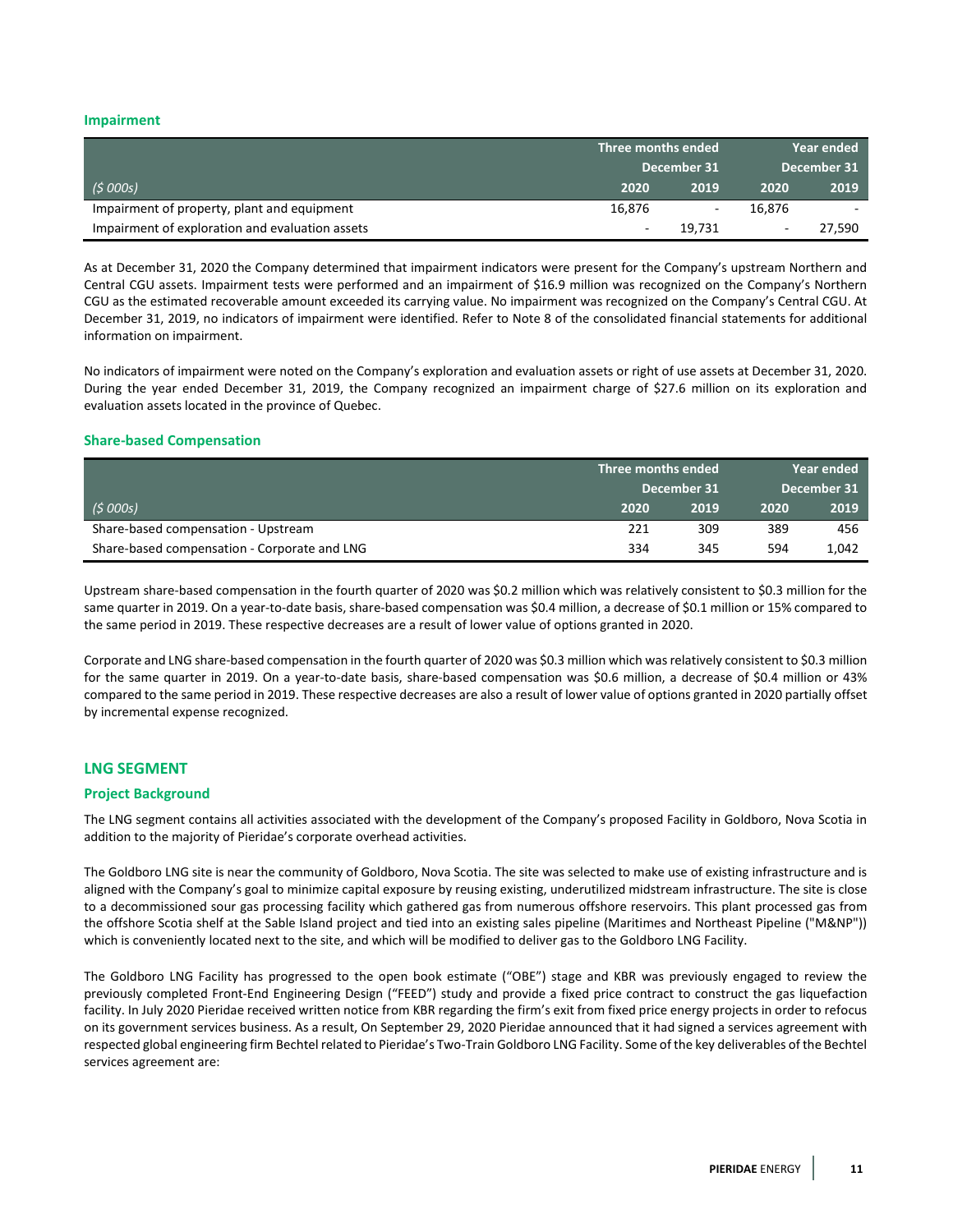- Initiating a detailed review of the scope and design of the Goldboro LNG Facility and developing a comprehensive EPCC execution plan by March 31, 2021
- Delivering a final lump sum, turnkey EPCC contract price proposal by May 31, 2021 and
- Conducting a meaningful engagement with the Nova Scotia Mi'kmaq First Nations including their participation in the construction of a large-scale work camp at the LNG site

Pieridae has retained sole responsibility to contract the site preparation, marine civil works, and worker camp. These projects will be financed concurrently with a positive FID decision, and project execution will commence thereafter.

Under the FEED study, Air Products and Chemicals, Inc. developed a plan to design and deliver a two-train (each 4.8 MMTPA) facility. A two-train construction project is contemplated to span approximately 56 months. Much of the construction contemplates assembling modules built in offshore yards while employing approximately 4,500 to 5,000 local workers during the peak construction phase. These employees will be housed at a temporary camp, which will be built on or nearby the existing decommissioned Sable Island sour gas plant site. Site preparation, site drainage, highway reconstruction, marine facilities, are amongst some of the major projects that must be assembled in tandem with, or prior to, the LNG liquefaction facility construction.

## **Integrated LNG Business Model**

The acquisition of the South Foothills Assets further solidifies Pieridae's position as a fully integrated LNG enterprise holding key permits and approvals. It also greatly expands its portfolio of natural gas reserves, and its ability to generate sufficient natural gas to supply the Facility. With the completion of the South Foothills Asset acquisition, the Company estimates that it has enough resource capacity, to fill Train One of the proposed Facility at Goldboro. The Company plans to continue to add to these resources and reserves as markets and finances permit. A 20-year, take-or-pay contract with Uniper, together with the additional sales contract with Axpo, ensures that there will be a long-term, stable offtake for more than half of the planned capacity of the Facility.

## **Financing (UFK)**

On April 25, 2013, Pieridae received written confirmation of eligibility in principle for up to US \$3.0 billion of untied loan guarantee by the German Federal Government, provided that, among other things, at least 1.5 MMTPA of the 4.8 MMTPA LNG produced from Train One will be delivered to the German domestic gas market. The eligibility in principal for the loan guarantee is expected to result in a lower cost of capital for Pieridae and enhance the leverage which can be achieved. This should represent a significant advantage over its competitors and translate into a cost of capital lower than an integrated LNG company without such guarantees.

On October 29, 2018, the proposed financing of upstream activities within the Goldboro LNG received a written confirmation of eligibility in principle for up to US \$1.5 billion of untied loan guarantees by the German Federal Government. This confirmation marked an important milestone in advancing the integrated Goldboro LNG Project towards FID. This eligibility in principal for up to US \$1.5 billion German government loan guarantee in relation to the proposed financing of conventional upstream natural gas development is in addition to the eligibility in principle for up to US \$3.0 billion by the German government loan guarantees for the proposed financing of the construction of Train One of the Goldboro LNG Facility and all associated facilities.

#### **Stranded Supply**

Part of Pieridae's value chain strategy is to acquire stranded and economically constrained natural gas reserves and move them to world markets, capitalizing on higher global market prices. The Company has executed on this strategy in each of the past two years. In December 2018, the Company acquired Ikkuma and in October 2019, acquired the South Foothills Assets. The advancement of the Goldboro LNG Project is one advantage unique to Pieridae, and it could help facilitate additional acquisitions for the Company.

## **Transport Capacity**

The gas supply for the Goldboro LNG Facility will be delivered via existing pipelines to the M&NP, located directly alongside the project site. Western Canadian production would move through TC Energy's Canadian Mainline ("Canadian Mainline"). This represents an opportunity for TC Energy, as their Canadian Mainline is currently substantially underutilized. There are some sections of the subsidiary lines which will require upgrading to meet Pieridae's capacity requirements, and engineering work is ongoing to refine the adjustments required.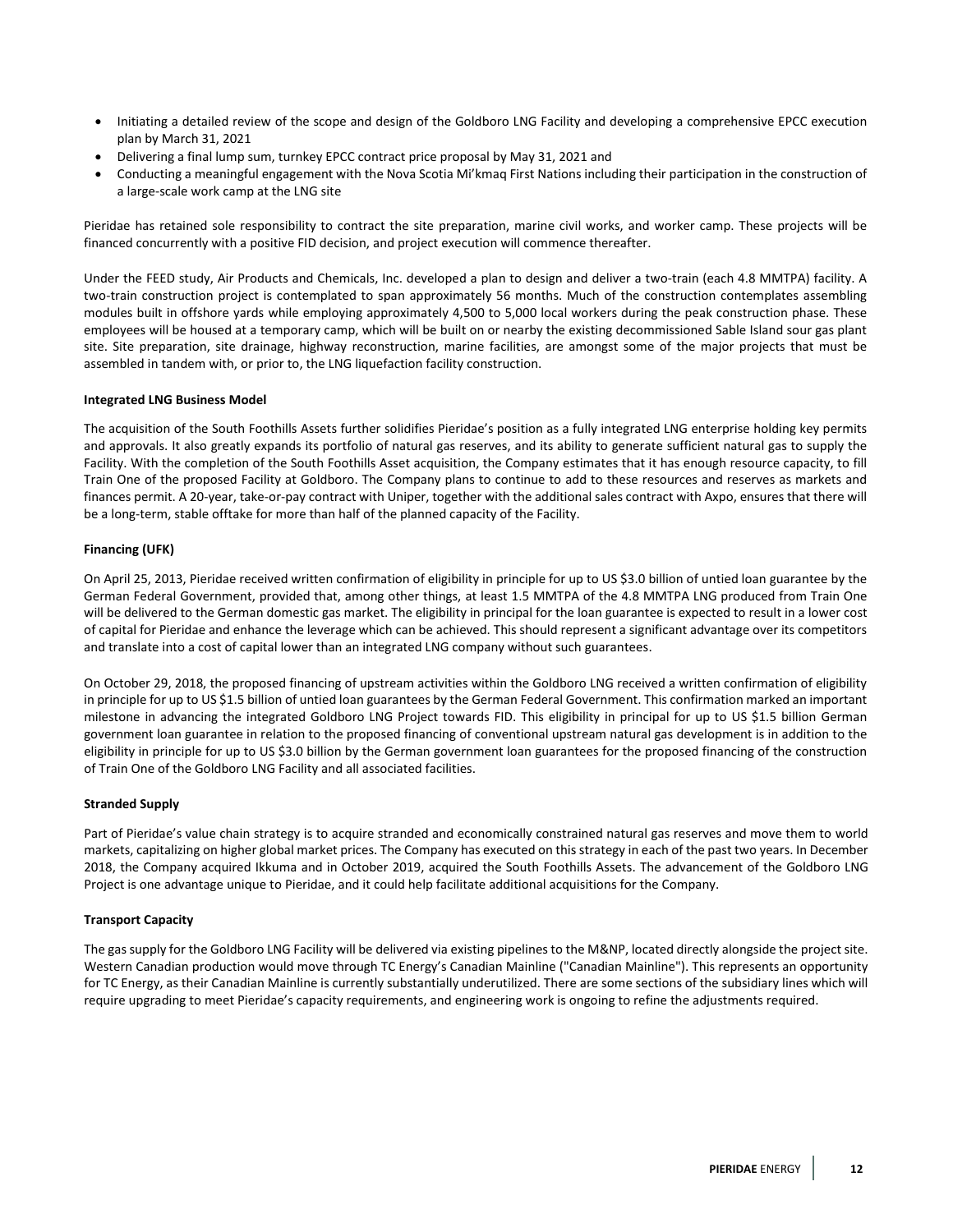# **Key Milestones**

The following is a discussion of the key milestones for the Goldboro LNG Project:

| <b>Milestone</b>                                                                                                                                                                                                       | <b>Status</b>                                                                                                                                                                                                                                                                                                                                                                                                                                                                                                                                                                                                                                                                                                                                                                                                                                                                                                                                                                                                                                                                                                                                                                                                                                        |
|------------------------------------------------------------------------------------------------------------------------------------------------------------------------------------------------------------------------|------------------------------------------------------------------------------------------------------------------------------------------------------------------------------------------------------------------------------------------------------------------------------------------------------------------------------------------------------------------------------------------------------------------------------------------------------------------------------------------------------------------------------------------------------------------------------------------------------------------------------------------------------------------------------------------------------------------------------------------------------------------------------------------------------------------------------------------------------------------------------------------------------------------------------------------------------------------------------------------------------------------------------------------------------------------------------------------------------------------------------------------------------------------------------------------------------------------------------------------------------|
| Secure sales contracts for 9.6 MMTPA<br>(the design capacity of the two trains).                                                                                                                                       | Pieridae has an agreement with Uniper which contemplates the sale, on a "take or pay"<br>$\bullet$<br>basis, of 4.8 MMTPA of LNG for a term of 20 years commencing at the start of<br>commercial deliveries of LNG.<br>Pieridae has a term sheet to negotiate a binding LNG sale and purchase agreement to<br>$\bullet$<br>supply up to 1.0 MMTPA of LNG to Axpo, a Swiss utility.<br>Negotiations are under way for additional sales agreements.<br>$\bullet$                                                                                                                                                                                                                                                                                                                                                                                                                                                                                                                                                                                                                                                                                                                                                                                       |
| Secure supply of approximately 1.4<br>billion cubic feet of natural gas, and<br>the related infrastructure<br>improvements required to supply the<br>9.6 MMTPA of LNG to the proposed<br><b>Goldboro LNG Facility.</b> | In 2019, Pieridae added 1,077 million cubic feet of total proved plus probable natural<br>$\bullet$<br>gas reserves through its acquisition of the South Foothills Assets.<br>The upstream reserves, including approximately 500 potential drilling locations<br>identified to date, in various stages of de-risking/technical due diligence, will provide<br>sufficient productive capacity to fill Train One at Goldboro.<br>In December 2018 Pieridae added 671 million cubic feet of total proved plus probable<br>$\bullet$<br>natural gas reserves through the Ikkuma acquisition.<br>Confirmation of eligibility in principle for up to US \$1.5 billion of untied loan guarantees<br>$\bullet$<br>by the German Federal Government under its UFK program to support upstream<br>development.<br>Pieridae is acquiring and reprocessing a significant amount of 3D seismic information on<br>$\bullet$<br>its growing reserve base. This will be used to formulate a comprehensive drilling plan<br>that will ultimately grow production to the levels required to fill Train One.<br>Pieridae continues to seek additional gas properties through acquisitions or processing<br>$\bullet$<br>agreements, for which negotiations are ongoing. |
| Complete engineering and design<br>required for Facility construction.                                                                                                                                                 | Project site acquired.<br>$\bullet$<br>Beginning of the land preparation was completed in early 2018.<br>$\bullet$<br>Preliminary FEED has been completed.<br>$\bullet$<br>As a result of a depressed market environment in early 2020 and COVID-19 impacts,<br>Pieridae negotiated an extension with Uniper and TEC to June 30, 2021 for the deadline<br>to make a positive FID.<br>Bechtel is progressing on the OBE and associated work for the primary EPCC contract.<br>Work continues, and a cost estimate and associated EPCC contract is pending.<br>Work is also continuing on site preparation and planning. Detailed engineering work is<br>$\bullet$<br>being finalized on water intake, the wharf and jetty, and stormwater drainage and<br>treatment options in addition to detailed planning of the road relocation, work camp<br>and site terracing                                                                                                                                                                                                                                                                                                                                                                                  |
| Secure transportation agreements to<br>deliver natural gas to the Goldboro<br>LNG Facility.                                                                                                                            | Memorandums of understanding have been completed with owners of the respective<br>$\bullet$<br>pipelines for long-term capacity.<br>The Company is eligible to request, at any time, an open season process to finalize these<br>$\bullet$<br>agreements.                                                                                                                                                                                                                                                                                                                                                                                                                                                                                                                                                                                                                                                                                                                                                                                                                                                                                                                                                                                            |
| Obtain all permits and authorizations<br>required to proceed with construction.                                                                                                                                        | The Company has received all the major permits for the Project, including:<br>$\bullet$<br>o Environmental Assessment Approval<br>National Energy Board LNG Export License<br>$\circ$<br>National Energy Board Import License<br>$\circ$<br>US DOE LNG FTA Export Permit<br>$\circ$<br>US DOE NFTA Export Permit<br>$\circ$<br><b>Goldboro Construction Permit</b><br>$\circ$                                                                                                                                                                                                                                                                                                                                                                                                                                                                                                                                                                                                                                                                                                                                                                                                                                                                        |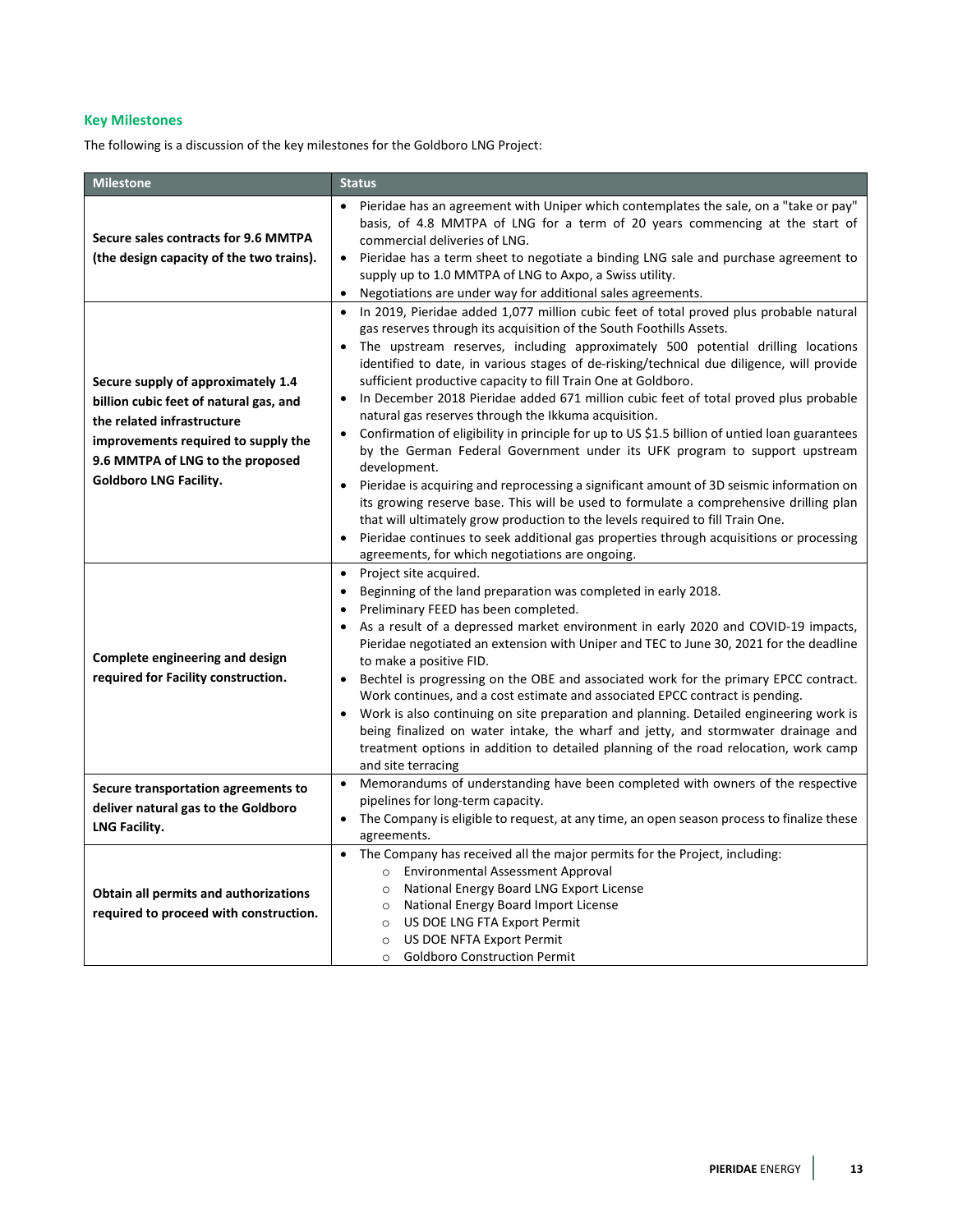| Obtain agreement from organized<br>labour and local indigenous groups to<br>mitigate the risk of disruption during<br>construction. | Project special needs collective agreements (the "Collective Agreement") have been<br>negotiated with 15 of the relevant trade unions in Nova Scotia, of which 13 have signed<br>and ratified the Collective Agreement.<br>The Labour Board (Nova Scotia) issued order LB-1322 and order LB-1323 declaring that<br>the Collective Agreement is a project agreement and that it is effective commencing<br>July 27, 2017.<br>On February 4, 2019, Pieridae signed a Benefits Agreement with The Assembly of Nova<br>Scotia Mi'kmag Chiefs. The agreement means the Mi'kmag will benefit economically as<br>the Goldboro LNG Facility is developed, built and begins operating.<br>On September 30, 2020 Pieridae signed a Letter of Award selecting Black Diamond and<br>the 13 Nova Scotia Mi'kmag communities to exclusively negotiate the contract to build<br>the \$720 million workforce lodge and amenities during the four-year construction phase<br>of the Facility |
|-------------------------------------------------------------------------------------------------------------------------------------|-----------------------------------------------------------------------------------------------------------------------------------------------------------------------------------------------------------------------------------------------------------------------------------------------------------------------------------------------------------------------------------------------------------------------------------------------------------------------------------------------------------------------------------------------------------------------------------------------------------------------------------------------------------------------------------------------------------------------------------------------------------------------------------------------------------------------------------------------------------------------------------------------------------------------------------------------------------------------------|
| Secure the required funding.                                                                                                        | The confirmation of eligibility in principle on April 25, 2013, that the project financing to<br>be secured for constructing the first train of Goldboro will qualify for a US \$3.0 billion<br>loan guarantee from the German Federal Government.<br>On October 29, 2018, the proposed financing of upstream activities within the Goldboro<br>LNG Project received a written confirmation of eligibility in principle for up to US \$1.5<br>billion of untied loan guarantee by the German Federal Government.                                                                                                                                                                                                                                                                                                                                                                                                                                                            |

More information on the above noted contracts and regulatory efforts can be found in the Company's 2020 Annual Information Form ("AIF") which can be found on [www.sedar.com.](http://www.sedar.com/)

#### **Extensions of Key Deadlines**

Targeted FID date for the Goldboro LNG Project has been moved to June 30, 2021. To that end, on May 5, 2020, Pieridae announced extensions of the key deadlines under its 20-year agreement with German energy company Uniper. These include expected commercial deliveries of gas to Uniper to start between August 31, 2025 and February 28, 2026, and the extension to June 30, 2021 of the deadline to make a positive FID for the Company's proposed Goldboro LNG Project. The 20-year agreement with Uniper is for the liquefied natural gas produced at Train One or 4.8 MMTPA.

The completion of the FEED study and comprehensive EPCC execution plan will allow us to complete our final due diligence and proceed with project financing. Concurrently, we are working with several firms on the planning and pre-construction work for six priority areas outside of Bechtel's EPCC scope:

- Site roadwork
- Water pipeline construction
- Water Treatment plant construction
- Terracing of the site
- Building the work camp
- Building the wharf and jetty

Once financing is in place, the Company anticipates some of this work would begin immediately.

#### **Development Expense**

|                     | Three months ended |      |             | Year ended |
|---------------------|--------------------|------|-------------|------------|
|                     | December 31        |      | December 31 |            |
| (5000s)             | 2020               | 2019 | 2020        | 2019       |
| Development expense | 8.862              | 805  | 18.742      | 9,150      |

Development expense in the fourth quarter of 2020 was \$8.9 million, an increase of \$8.1 million compared to the same quarter in 2019. On a year-to-date basis, development expenses were \$18.7 million, an increase of \$9.6 million or 105%. The expenditure in 2020 is a result of continued development of the Goldboro project, including the onboarding of Bechtel and continued progress towards a fixed price, lump sum turn-key EPCC contract estimate. Additionally, during the fourth quarter \$5.1 million of G&A associated with the Goldboro project was reclassified to development expense.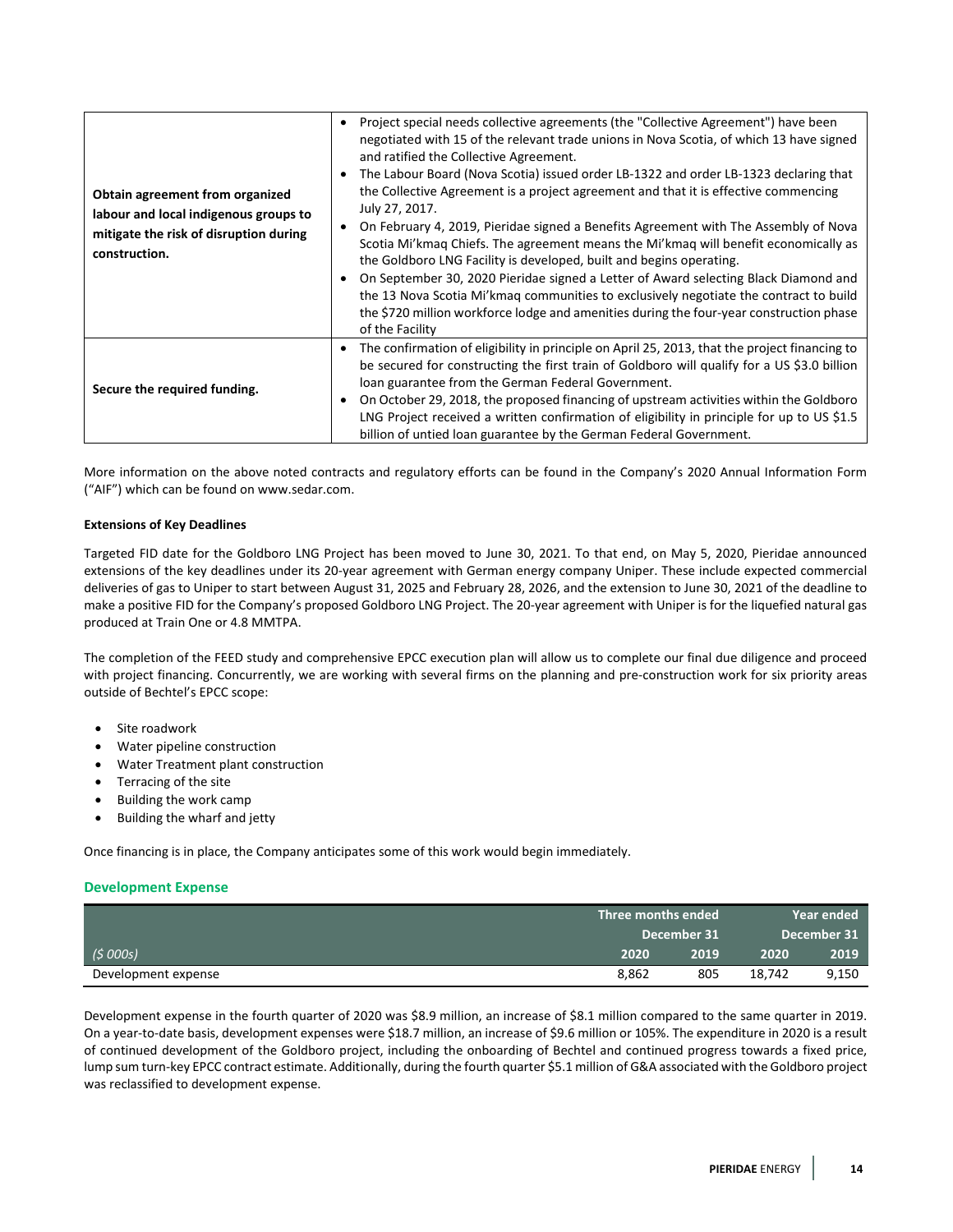# **LIQUIDITY AND CAPITAL RESOURCES**

## **Cash and Cash Equivalents**

Pieridae held \$11.1 million in cash and cash equivalents and restricted cash of \$2.0 million as at December 31, 2020. Restricted cash is comprised of security pledged for various letters of credit which are required to be posted with provincial agencies and other companies in order to facilitate the Company's ongoing operations. The amount of \$14.2 million previously self-restricted by Pieridae in anticipation of potential LCs that could be required as a result of the South Foothills Asset acquisition was released to cash and cash equivalents until the Company has more certainty regarding as the timing and amount.

## **Guarantee Facility from Export Development Canada ("EDC")**

In July 2020, the Company received a \$6 million guarantee facility from Export Development Canada which provides for 100% guarantee to the issuing banks of the Company's existing and future letters of credit, of which \$4.9 million was drawn at December 31, 2020.

#### **Loans and Term Debt**

On October 16, 2019, the Company entered into a fully drawn senior secured non-revolving term Credit Facility for \$206.0 million. This Credit Facility bears interest at a fixed rate of 12.0% per annum from the date of issue, accrued daily and payable quarterly in cash, plus an additional 3.0% per annum, which is payable quarterly either in cash or, at the option of the Company and subject to the lender's approval, in kind by way of accruing to the principal outstanding. The Credit Facility is repayable in full on October 16, 2023; however, the Company has discretion to repay the principal in whole or in part any time prior to this date upon 90 days written notice to the lender, without penalty. The Company used the proceeds of the Credit Facility to partially fund the acquisition of the South Foothills Assets, repay the existing \$50.0 million term debt facility with AIMCo in full, fund letters of credit required for existing and purchased assets, and to satisfy all fees and expenses associated with the Credit Facility and Acquisition. Refer to Note 12 of the consolidated financial statements for additional information on the Credit Facility. As at December 31, 2020 the Company was in compliance with, or had obtained the required waivers for, all covenants of the Credit Facility.

#### **Working Capital and Capital Structure**

Pieridae's working capital decreased from \$19.1 million at December 31, 2019 to a deficit of \$19.6 million at December 31, 2020 primarily as a result of increases in accounts payable and accrued liabilities and an increase in the current portion of decommissioning obligations, reflecting Pieridae's 2021 planned reclamation and remediation activities. Working capital was pressured as a result of net losses experienced during the period, which arose from a combination of: weakness in condensate and liquids pricing as a result of macroeconomic conditions, fixed price natural gas sales contracts which were under-market during the third and fourth quarters of 2020, higher than planned operating costs, Goldboro development expenses, and a reduction in third-party processing fees as a result of counterparties shutting in volumes. This working capital deficiency is expected to be temporary, and working capital is anticipated to trend higher over the next 12 months. Refer to the "Outlook and Guidance" section of this MDA.

The Company is actively working to source additional funding to support and grow its upstream asset base, fund the deferred fee payable, and proceed with the construction of the proposed Goldboro LNG Facility. Although there is no guarantee that it will be successful, management believes the Company presents a compelling opportunity to potential lenders and investors due to the status of approvals for the Facility, the eligibility for untied loan guarantees from the German Federal Government, and the strong potential returns on investment from the Goldboro LNG Facility. The 2019 acquisition of the upstream and midstream assets from Shell further strengthens the investment thesis for Pieridae.

Pieridae's capital strategy is aligned with its business strategy and is focused on ensuring the Company has sufficient liquidity to fund operations and project development. Externally, Pieridae's principal sources of liquidity are the Credit Agreement, EDC LC backstop facility, and additional debt and/or equity offerings.

## **Capital Resources**

As at December 31, 2020, Pieridae's capital structure was comprised of share capital, working capital and term debt, less cash and cash equivalents. The following table summarizes our capital structure on December 31, 2020 and December 31, 2019:

| (\$ 000s)                 | <b>December 31, 2020</b> | December 31, 2019 |
|---------------------------|--------------------------|-------------------|
| Cash and cash equivalents | 11,069                   | 9,567             |
| Less: term debt           | (219, 555)               | (202, 913)        |
| Net debt                  | (208, 486)               | (193, 346)        |
| Shareholders' equity      | 4.384                    | 104,315           |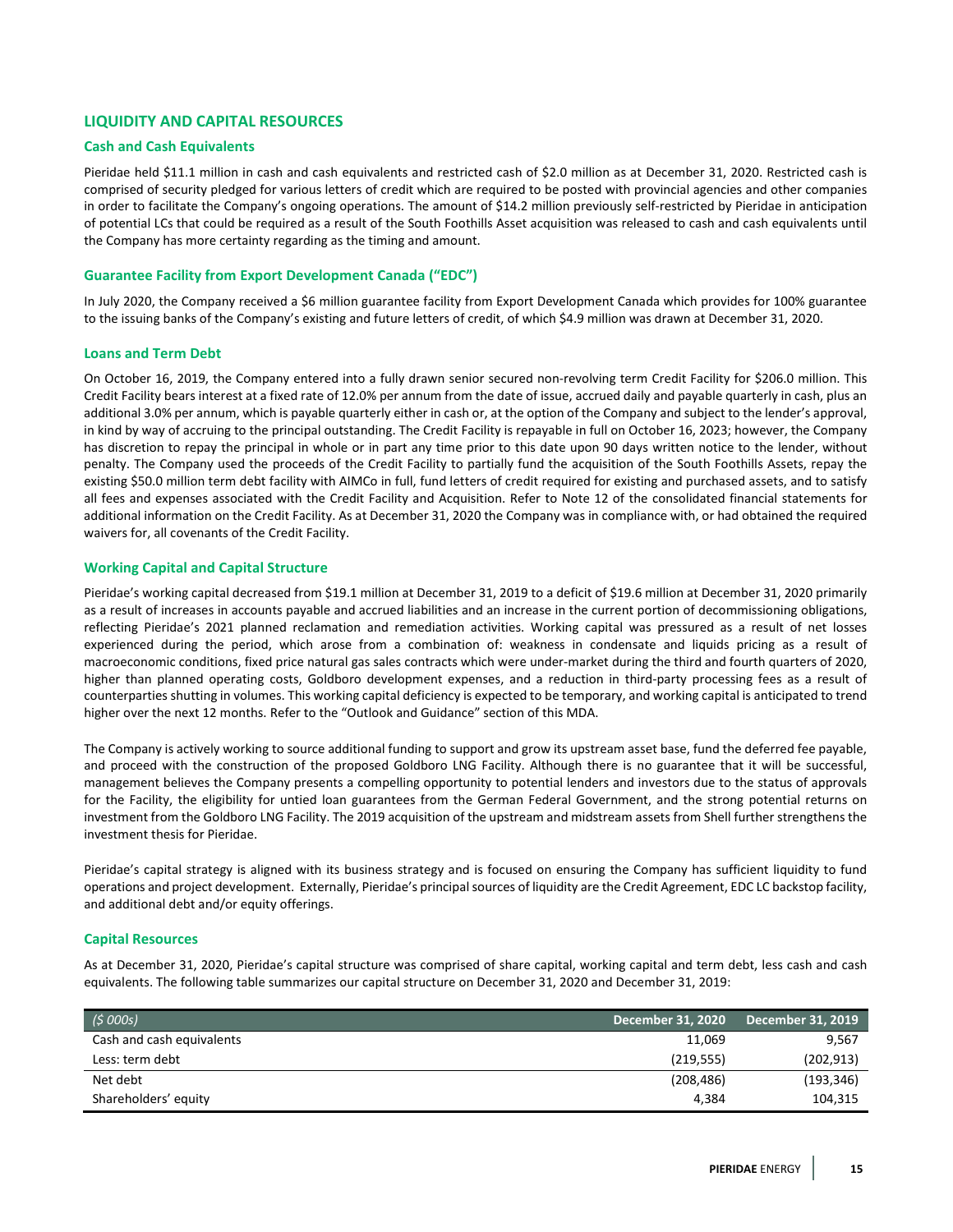## **Sources and Uses of Cash Flows**

| Three months ended                         |         |             |             | <b>Year ended</b> |  |
|--------------------------------------------|---------|-------------|-------------|-------------------|--|
|                                            |         | December 31 | December 31 |                   |  |
| (5000s)                                    | 2020    | 2019        | 2020        | 2019              |  |
| Cash flows related to operating activities | 1,037   | (17, 748)   | 909         | (51, 772)         |  |
| Cash flows related to investing activities | (9,990) | (165, 764)  | (13,669)    | (169, 167)        |  |
| Cash flows related to financing activities | (743)   | 184,814     | 14.251      | 220,425           |  |

Operating cash flows in the fourth quarter of 2020 increased by \$16.7 million or 94% compared to the same quarter in 2019. On a year-todate basis, operating cash flows increased by \$52.7 million or 102% compared to the same period in 2019. Both the quarter and year-todate increases were due to accretive cash flows generated from the South Foothills Assets acquired partially offset by lower realized prices for condensate due to pressure from the current global pandemic.

Investing cash outflows in the fourth quarter of 2020 decreased by \$155.8 million or 94% compared to the same quarter in 2019. On a year-to-date basis, investing cash outflows decreased by \$155.5 million or 92% when compared to the same period in 2019 due to the acquisition of the South Foothills Assets that occurred in the fourth quarter of 2019.

Financing cash flows in the fourth quarter of 2020 decreased by \$185.6 million or 100% compared to the same quarter in 2019. On a yearto-date basis, financing cash flows decreased by \$206.2 million or 94% compared to the same period in 2019 as there were no new financing transactions during the current periods other than the payment of lease obligations and restricted cash movements; in the year ended December 31, 2019, the Company raised funds through issuances of debt, convertible debt and issuances of share capital for the South Foothills Asset acquisition that occurred in the fourth quarter of 2019.

## **SHARE CAPITAL, WARRANTS AND STOCK OPTIONS OUTSTANDING**

As at December 31, 2020 and March 24, 2021 the Company had 157,641,871 (December 31, 2019 - 157,561,174) common shares outstanding. As at December 31, 2020 8,322,072 (December 31, 2019 - 6,392,072) stock options were outstanding with a weighted average exercise price of \$1.99/share.

As at December 31, 2020 there were no warrants outstanding (December 31, 2019 - 1,889,755) as the remaining warrants expired in December 2020.

# **COMMITMENTS, PROVISIONS AND CONTINGENCIES**

The Company has entered into several financial obligations during the normal course of business. As at December 31, 2020 these obligations, and the expected timing of their settlement, are detailed below:

| (5000s)               | 2021   | 2022   | 2023   | 2024   | <b>Thereafter</b> | <b>Total</b> |
|-----------------------|--------|--------|--------|--------|-------------------|--------------|
| Interest on term debt | 81.133 | 31.134 | 24.651 | $\sim$ | $\sim$            | 136.918      |
| Firm transportation   | 8.827  | 5.282  | 1.598  | 928    | 1.115             | 17.750       |
| <b>Total</b>          | 89,960 | 36.416 | 26,249 | 928    | 1,115             | 154.668      |

#### **Provisions and Contingencies**

In April 2020, the Company entered into an arbitration agreement with a third party to resolve an on-going commercial dispute. The matter was settled in November 2020 and resulted in the recognition of a total liability of \$14.4 million, of which \$7.2 million was recognized as long term and \$4.2 million was classified as current in accounts payable and accrued liabilities at December 31, 2020. Refer to Note 21 of the consolidated financial statements for additional information.

The Company is also involved in various claims and litigation arising in the normal course of business. While the outcome of these matters is uncertain and there can be no assurance that such matters will be resolved in the Company's favor, the Company does not currently believe that the outcome of adverse decisions in any of these pending or threatened proceeding related to these and other matters or any amount which it may be required to pay by reason thereof would have a material adverse impact on its financial position or results of operations.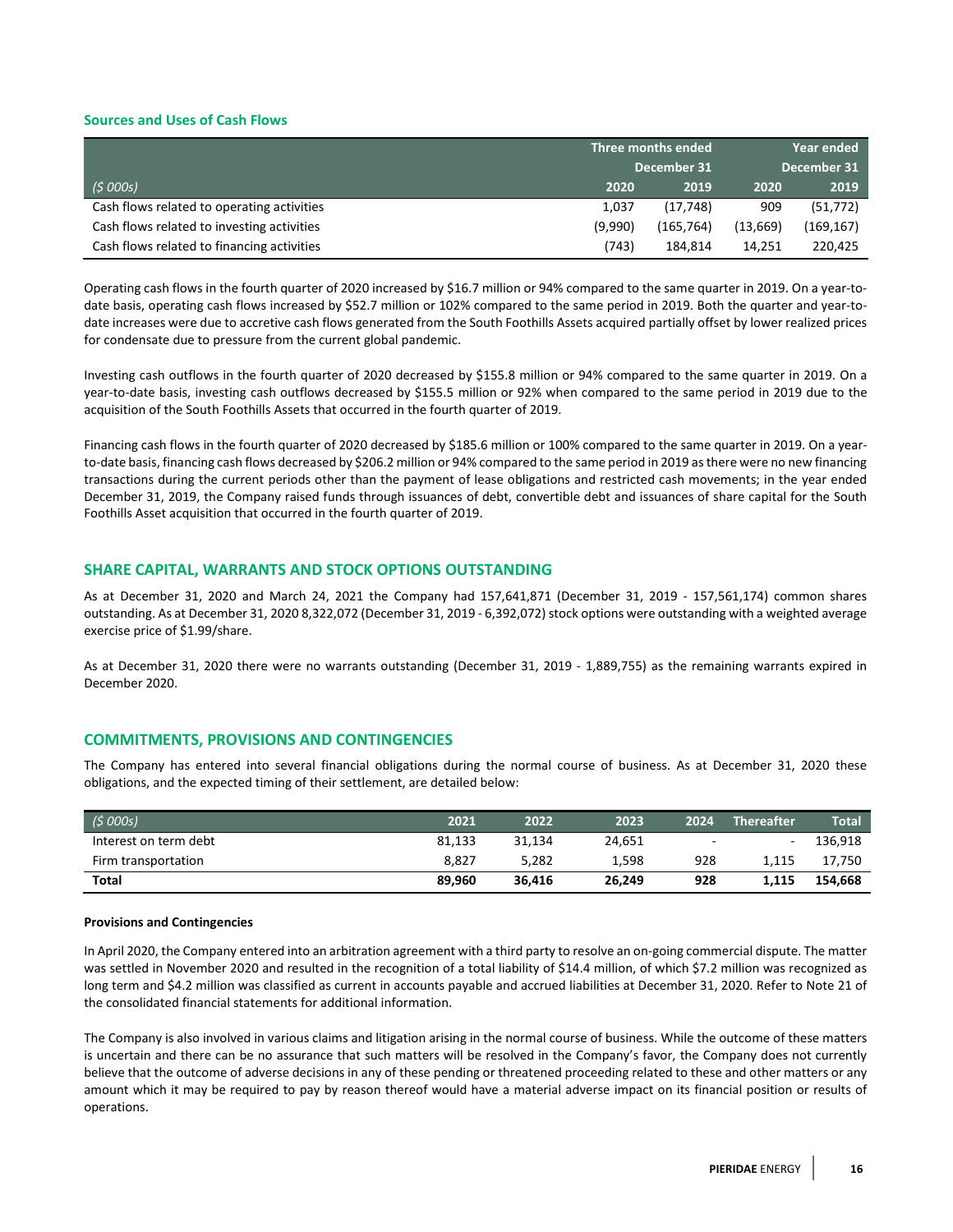# **Off Balance Sheet Transactions**

The Company does not have any financial arrangements that are excluded from the consolidated financial statements nor are any such arrangements outstanding as of the date at this MD&A.

# **RISK FACTORS**

The Company monitors and complies with current government regulations that affect its activities, although operations may be adversely affected by changes in government policy, regulations, or taxation. In addition, Pieridae maintains a level of liability, property and business interruption insurance which is believed to be adequate for the Company's size and activities but is unable to obtain insurance to cover all risks within the business or in amounts to cover all possible claims. Risk to Pieridae's business and operations include, but are not limited to:

| Risks Related to the Oil and Gas Industry                        |
|------------------------------------------------------------------|
| Weakness in the Oil and Gas Industry                             |
| Prices, Markets and Marketing of Crude Oil and Natural Gas       |
| Reserve Decline, Exploration, Development and Production Risk    |
| <b>Reserve Estimates</b>                                         |
| <b>Liability Management</b>                                      |
| <b>Royalty Regimes</b>                                           |
| Alternatives to and Changing Demand for Petroleum Products       |
| <b>Hydraulic Fracturing</b>                                      |
| <b>Other Risks Inherent to Pieridae's Business</b>               |
| <b>Additional Financing</b>                                      |
| Liquidity                                                        |
| <b>Access to Capital</b>                                         |
| <b>Epidemics or Pandemics</b>                                    |
| <b>Environmental Incidents</b>                                   |
| Climate Change                                                   |
| Chronic Climate Change Risks                                     |
| Acute Climate Change Risks                                       |
| <b>Climate Change Regulations</b>                                |
| Permits, Licenses and Approvals                                  |
| <b>Insurable Risk</b>                                            |
| Co-ownership of Assets and Operational Dependence                |
| <b>Growth Management</b>                                         |
| Third Party Credit Risk                                          |
| Political, Geo-Political and Public Perception Risk              |
| Impact of Future Financings on Market Price                      |
| Competition                                                      |
| Availability and Cost of Material and Equipment                  |
| <b>Title to Production Assets and Reserves</b>                   |
| <b>Estimation of Abandonment and Reclamation Costs</b>           |
| Possible Failure to Realize Anticipated Benefits of Acquisitions |
| Project Risk                                                     |
| Conflicts of Interest                                            |
| Litigation                                                       |
| Regulatory                                                       |
| Variations in Foreign Exchange and Interest Rates                |
| Hedging                                                          |
| <b>Tax Horizon</b>                                               |
| Changes in Risk Profile                                          |
| Reliance on Key Personnel                                        |
| Cost of New Technologies                                         |
| <b>Internal Controls</b>                                         |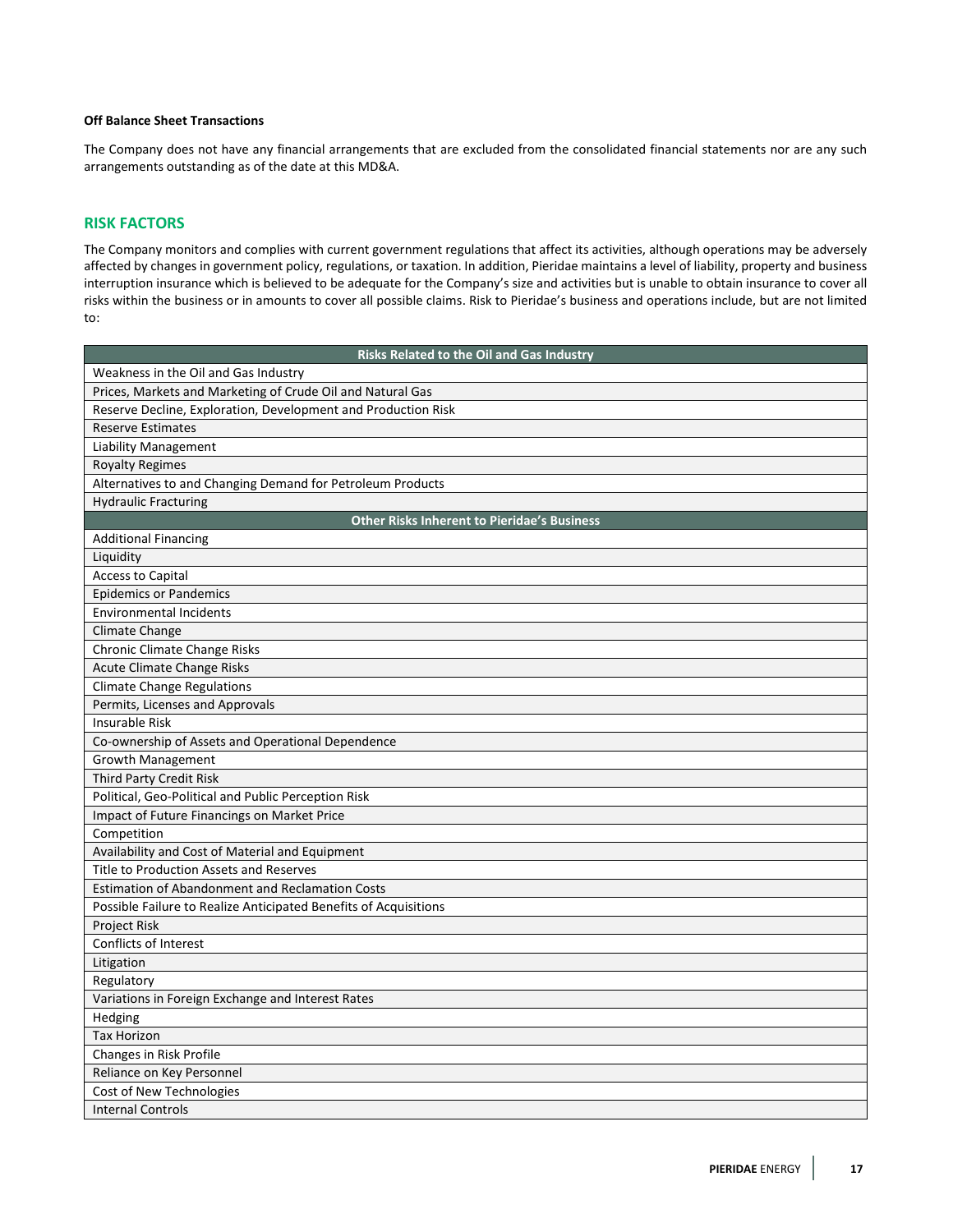| <b>Breach of Confidentiality</b>                                |
|-----------------------------------------------------------------|
| Information Technology Systems and Cyber-Security               |
| <b>Reputation Risk</b>                                          |
| <b>Estimates and Assumptions</b>                                |
| Forward-Looking Statements and Information May Prove Inaccurate |
| <b>Risks Related to Pieridae's Common Shares</b>                |
| Volatility                                                      |
| <b>Dilution</b>                                                 |
| Return on Investment                                            |
| <b>Dividends</b>                                                |

Refer to the Company's Annual Information Form for the year ended December 31, 2020 for fulsome discussion of these risks. See also "Forward Looking Statements" in this MDA.

The current challenging economic climate due to the COVID-19 pandemic appears to be normalizing gradually, and significant recovery in commodity prices has been experienced during late 2020 and into the first quarter of 2021. However, the COVID-19 pandemic may still have significant adverse impacts to the Company, including but not limited to:

- Material declines in revenue and cash flows due to future reducing commodity prices
- Material decline in future revenues may result in potential impairment on non-financial assets
- Increase in the risk of non-performance by our customers and partners, resulting in a higher risk of default

While Pieridae believes the COVID-19 pandemic to be temporary, the situation is dynamic and the future economic impact of COVID-19 on the results of operations and financial condition cannot be reasonably estimated at this time. Pieridae will continue to monitor the impact of COVID-19 on an ongoing basis and make revisions as determined necessary by management. Such revisions are recognized in the period in which the estimates are revised and may impact future periods as well.

## **ENVIRONMENTAL, SOCIAL AND GOVERNANCE COMMITMENT**

Pieridae embraces the notion of ethical responsibility and the value that belief brings to what we strive to accomplish each and every day. The latest lexicon companies use to bring this notion to life is ESG: Environmental, Social and Governance. ESG is colouring almost every business decision a company now makes.

In parallel, ESG practices such as understanding risks, reducing waste, using resources effectively and ensuring compliance will help Pieridae uncover cost and operational efficiencies. Understanding ESG factors that are material to our business and to key stakeholders is a core ESG practice which is key to identifying and integrating ESG into the business and strategy. In this sense, embracing sustainability is twofold: supporting the resilience of the business, while enabling positive social and environmental impacts. Additionally, ESG is fundamental to Pieridae's ability to create long term shareholder value. It starts with the tone at the top; creating a business environment where our Board, senior leadership, and employees are empowered and aligned toward the Company's targets. Pieridae recognizes the importance of building and maintaining our relationships with the communities in which we operate and have aligned our ESG goals and framework toward fostering those relationships.

ESG is weaved into the pillars of our business: communication, connection, leadership, shared value and a focus on results. These are supported on a foundation we call "One Pieridae". Together, this foundation and five pillars hold up our integrated business and environment, social, and governance strategy.

Our overriding goal is to protect people's health and the environment.

In 2020, Pieridae undertook to formalize and centralize all its various ESG activities and is working to establish an umbrella ESG policy. To that end, in late 2020 the Corporation partnered with a global leader in ESG strategy development within the energy sector to facilitate and guide the Corporation towards formulating and implementing our ESG strategy. Their strong knowledge of key stakeholders including Indigenous Peoples, investors, government and others is important in developing our ESG program as we pursue FID and financing of our Goldboro LNG Facility. Pieridae targets an inaugural Pieridae ESG Report issuance in the second quarter of 2021.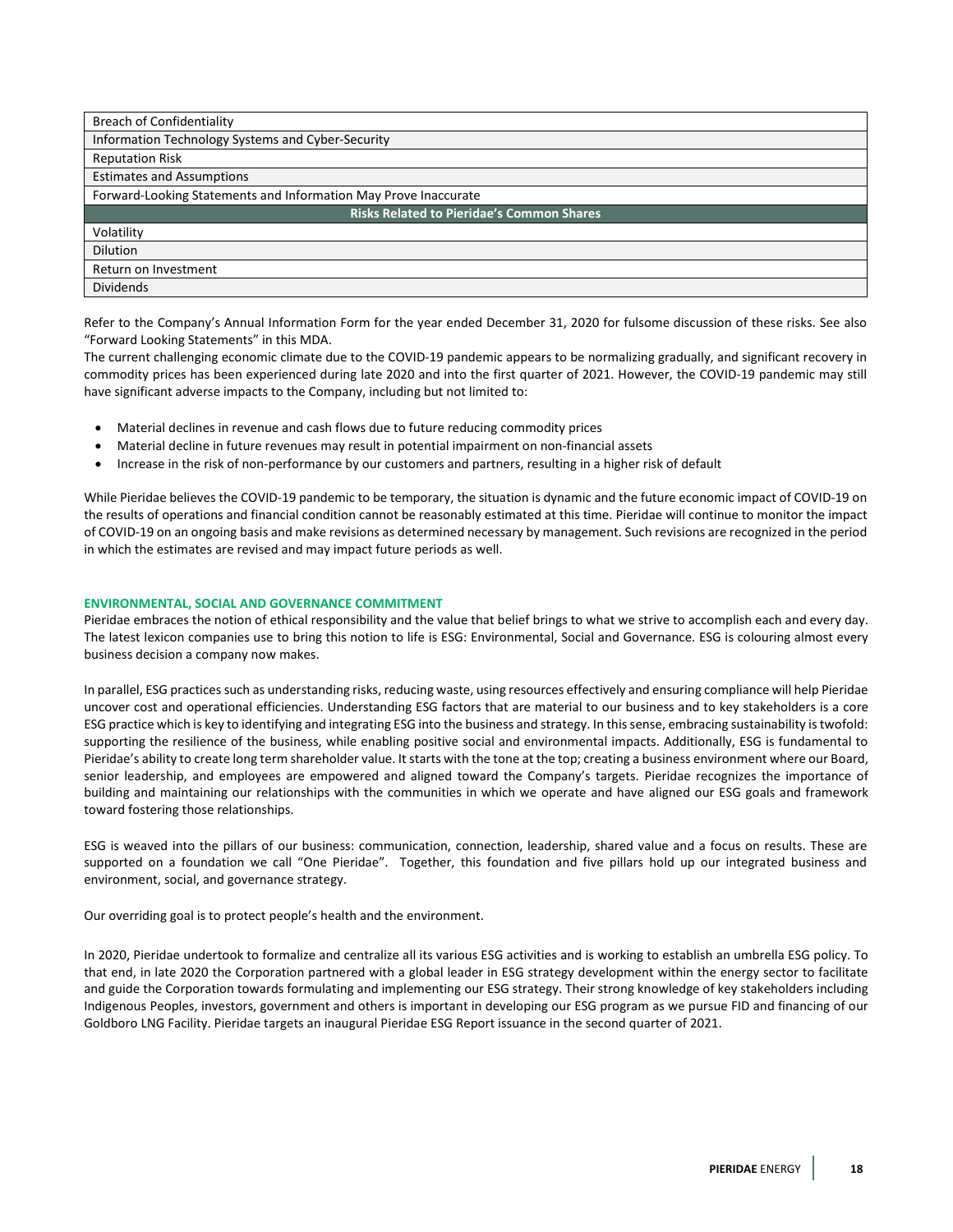Specifically, our 2021 goals, against which a portion of management compensation is measured, contain specific and measurable ESG targets. The table below reflects a number of areas that Pieridae is focused on as part of its ESG program:

| <b>Key Sustainability Topic/Risk</b>                                                                                                                                                                                                                                                                                                                                                                                                                                                                                                                                                                                                                                                                                                                                                                                                                                                                                                     | Management Goal, Process, Controls and<br><b>Measurement</b>                                                                                                                                                                                                                                                                                                                                                                                                                                                                                                                                                                                                                                                                                                                                                                                                                                                                                                                                                                                                   | <b>Progress</b>                                                                                                                                                                                                                                                                                                                                                                                                                                                     |
|------------------------------------------------------------------------------------------------------------------------------------------------------------------------------------------------------------------------------------------------------------------------------------------------------------------------------------------------------------------------------------------------------------------------------------------------------------------------------------------------------------------------------------------------------------------------------------------------------------------------------------------------------------------------------------------------------------------------------------------------------------------------------------------------------------------------------------------------------------------------------------------------------------------------------------------|----------------------------------------------------------------------------------------------------------------------------------------------------------------------------------------------------------------------------------------------------------------------------------------------------------------------------------------------------------------------------------------------------------------------------------------------------------------------------------------------------------------------------------------------------------------------------------------------------------------------------------------------------------------------------------------------------------------------------------------------------------------------------------------------------------------------------------------------------------------------------------------------------------------------------------------------------------------------------------------------------------------------------------------------------------------|---------------------------------------------------------------------------------------------------------------------------------------------------------------------------------------------------------------------------------------------------------------------------------------------------------------------------------------------------------------------------------------------------------------------------------------------------------------------|
| Environmental                                                                                                                                                                                                                                                                                                                                                                                                                                                                                                                                                                                                                                                                                                                                                                                                                                                                                                                            |                                                                                                                                                                                                                                                                                                                                                                                                                                                                                                                                                                                                                                                                                                                                                                                                                                                                                                                                                                                                                                                                |                                                                                                                                                                                                                                                                                                                                                                                                                                                                     |
| <b>Climate and air emissions</b><br>Pieridae manages climate change and air<br>emissions by focusing on lowering risk and<br>complying with all environmental regulatory<br>standards to align with our Energy<br>Management Plan ("EMP"). Our EMP focuses<br>on ensuring carbon-related risks<br>and<br>opportunities are evaluated as we set our goals<br>and refine our business plan. This is achieved, in<br>part, by including the cost of carbon in the early<br>stages of planning for new capital projects and<br>educating the business on the long-term<br>impacts of carbon taxation on Pieridae's<br>business.<br>Methane (CH4) is a primary GHG which has<br>particular focus as it is considered "fugitive".<br>Additionally, Pieridae operates sour gas wells,<br>infrastructure and processing facilities.<br>Pieridae monitors and reports ambient air<br>objectives for H2S and SO2 in compliance with<br>regulations | Management is committed to establishing a<br>baseline and targeting reduction in the<br>emission of methane ("CH4") from its<br>facilities through increased monitoring,<br>process improvements, and equipment<br>upgrades.<br>. In 2020, Pieridae formalized its corporate<br>Fugitive Emissions Management Plan<br>("FEMP") and Methane Reduction Retrofit<br>Compliance Plan ("MRRCP").<br>• Management is also committed to:<br>o Maintaining a focus on achieving asset<br>level targets<br>$\circ$ Implementing projects to lower our GHG<br>emissions<br>○ Secure Government grants and funding<br>to help achieve our goals<br>$\circ$ Supporting fair carbon taxation<br>• Pieridae is committed to ensuring its<br>operations have minimal impact to the air<br>quality near its facilities and operates<br>continuous air monitoring stations at its large<br>gas plants. Pieridae manages air quality<br>objectives at its gas processing facilities by<br>means of continuous and passive monitoring<br>stations in compliance with regulations. | <b>Neutral</b><br>• Since 2018, a total of 58 pneumatic pumps<br>have been replaced, and the program has<br>produced approximately 18,418 carbon offset<br>credits (tonnes of C02 equivalent).<br>• Pieridae will continue this program and we<br>anticipate tripling this reduction over several<br>years.<br>Pieridae undertakes a comprehensive air<br>monitoring program as per EPEA and other<br>regulatory requirements.                                      |
| <b>Key Sustainability Topic/Risk</b>                                                                                                                                                                                                                                                                                                                                                                                                                                                                                                                                                                                                                                                                                                                                                                                                                                                                                                     | Management Goal, Process, Controls and<br><b>Measurement</b>                                                                                                                                                                                                                                                                                                                                                                                                                                                                                                                                                                                                                                                                                                                                                                                                                                                                                                                                                                                                   | <b>Progress</b>                                                                                                                                                                                                                                                                                                                                                                                                                                                     |
| Water usage reduction<br>Pieridae needs fresh water to operate our gas<br>complexes, other assets, and for future<br>development. However we strive to use this<br>resource sparingly and effectively; Pieridae<br>follows all water management regulations and<br>focuses on innovative solutions to responsibly<br>reuse, reduce and recycle as much water as is<br>economically feasible. And where possible, we<br>reduce the amount of fresh water we use<br>beyond what is required by regulations to<br>ensure this important resource is use<br>responsibly and sustainably.<br>The company evaluates risk, including reliability<br>of supply, technical feasibility, net potential<br>effects,<br>economics,<br>environmental<br>and<br>regulatory and stakeholder concerns. Plans are<br>developed to manage and lower any risk.                                                                                              | • Reduction in future water use through<br>conventional (non-hydraulic stimulation)<br>drilling in the Foothills.<br>• The production of non-hydraulic fractured<br>gas may allow us to certify our sales under a<br>number of "green-gas" programs which<br>may allow us to obtain a price premium<br>over market prices.<br>• Water usage at our gas processing facilities<br>is licenced and approved under the Water<br>Act. Pieridae will continue to monitor and<br>report all water use in compliance with<br>regulations and reduce where possible. To<br>this end, the Company is committed to<br>establishing a baseline in 2021 and<br>targeting reduction in water use in future<br>years.                                                                                                                                                                                                                                                                                                                                                         | <b>Neutral to Positive</b><br>• Developing a conventional drilling plan which<br>vastly reduces the water required when<br>compared to our peers who often conduct<br>hydraulic fracturing.<br>• Pieridae signed an evergreen contract with<br>Shell to address site-specific ground pollution<br>at the two largest and oldest plants in the<br>current asset portfolio. Shell and Pieridae are<br>committed to ensuring that the site is free of<br>contaminants. |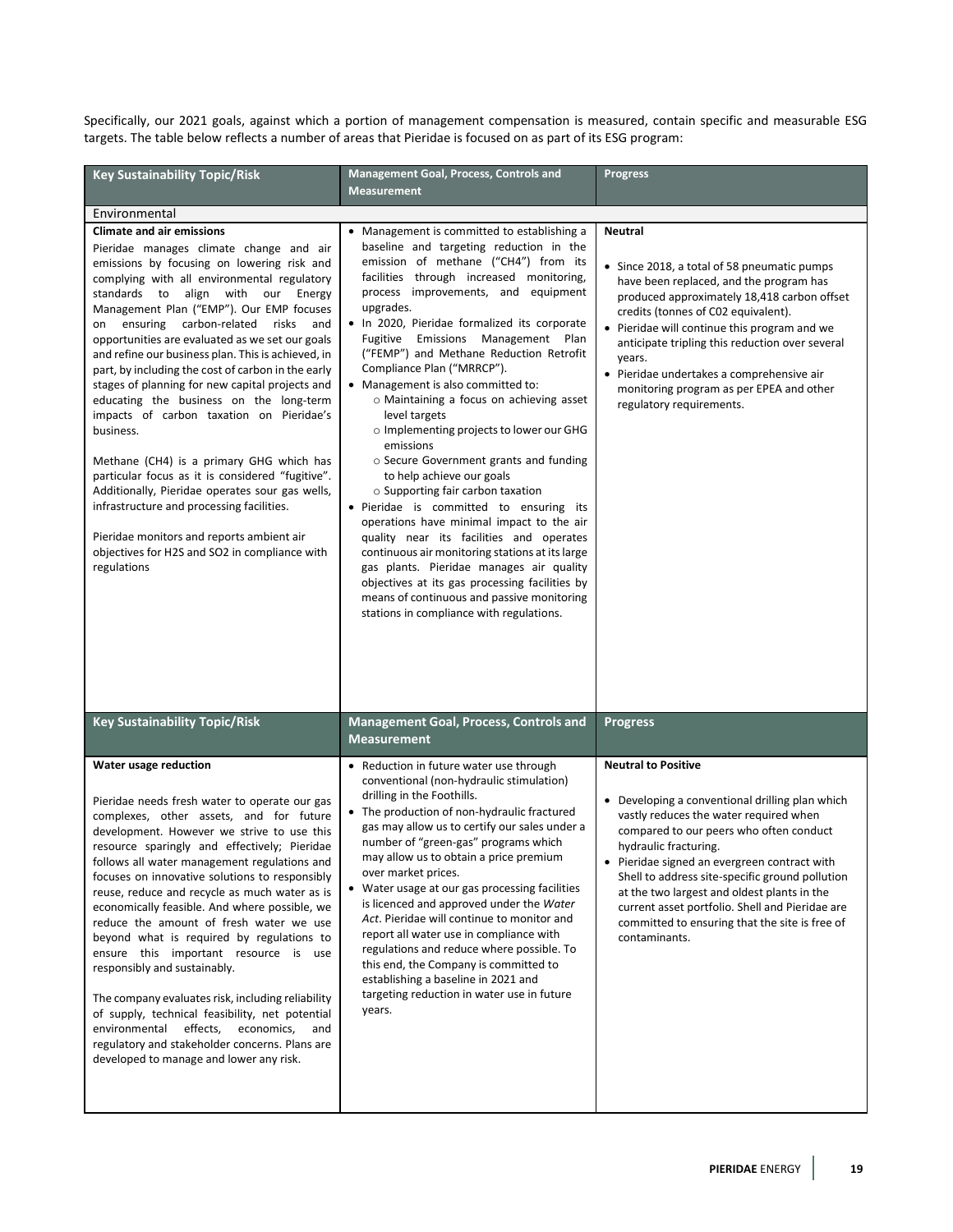| <b>Key Sustainability Topic/Risk</b>                                                                                                                                                                                                                                                                                                                                                                                        | <b>Management Goal, Process, Controls</b>                                                                                                                                                                                                                                                                                                                                                                                                                                                                                                                                                                                                                                                                                                                                                 | <b>Progress</b>                                                                                                                                                                                                                                                                                                                                                                                                                                                                                                                         |  |  |  |  |
|-----------------------------------------------------------------------------------------------------------------------------------------------------------------------------------------------------------------------------------------------------------------------------------------------------------------------------------------------------------------------------------------------------------------------------|-------------------------------------------------------------------------------------------------------------------------------------------------------------------------------------------------------------------------------------------------------------------------------------------------------------------------------------------------------------------------------------------------------------------------------------------------------------------------------------------------------------------------------------------------------------------------------------------------------------------------------------------------------------------------------------------------------------------------------------------------------------------------------------------|-----------------------------------------------------------------------------------------------------------------------------------------------------------------------------------------------------------------------------------------------------------------------------------------------------------------------------------------------------------------------------------------------------------------------------------------------------------------------------------------------------------------------------------------|--|--|--|--|
|                                                                                                                                                                                                                                                                                                                                                                                                                             | and Measurement                                                                                                                                                                                                                                                                                                                                                                                                                                                                                                                                                                                                                                                                                                                                                                           |                                                                                                                                                                                                                                                                                                                                                                                                                                                                                                                                         |  |  |  |  |
| Social                                                                                                                                                                                                                                                                                                                                                                                                                      |                                                                                                                                                                                                                                                                                                                                                                                                                                                                                                                                                                                                                                                                                                                                                                                           |                                                                                                                                                                                                                                                                                                                                                                                                                                                                                                                                         |  |  |  |  |
| <b>Indigenous Peoples Engagement</b><br>Pieridae has a philosophy of respectful<br>engagement with Indigenous Peoples across<br>Canada, including the Nova Scotia Mi'kmaq<br>First Nation and Treaty 7 Nations in Alberta.<br>There is risk that Indigenous Peoples impacted<br>by our activities do not feel they are benefitting<br>from the Goldboro LNG Project nor Alberta gas<br>reserves development & partnerships. | • Pieridae maintains ongoing, direct Treaty 7<br>engagement to discuss potential<br>partnerships.<br>• Coordination with the Mi'kmag First<br>Nations on long-term Goldboro site<br>management plans.<br>• Developing an Indigenous People Principles<br>document which will be adhered to.<br>• We will look at holding annual meetings to<br>discuss this forward-looking approach and<br>also listen to concerns and ideas as we work<br>to grow our business. The Chiefs and First<br>Nations businesses want a chance to<br>participate on a level playing field                                                                                                                                                                                                                     | <b>Positive</b><br>• Positive, initial partnership discussions with<br>Stoney Nakoda Nation.<br>• Signing of an MOU to explore developing<br>sustainable energy projects in collaboration<br>with the 4 Nations<br>• Building on the ratified Mi'kmaq Benefits<br>Agreement, on September 30, 2020 signed a<br>Letter of Award selecting Black Diamond and<br>the 13 Nova Scotia Mi'kmag communities to<br>exclusively negotiate the contract to build a<br>\$720 million workforce lodge and amenities<br>construction of the Facility |  |  |  |  |
| <b>Stakeholder Engagement</b><br>Pieridae is working with landowners' concerns<br>through asset transfer process/post AER<br>decision. We are continuing to strengthen<br>positive and trusting relationships with<br>landowners through ongoing engagement.                                                                                                                                                                | • Ongoing, annual development of Pieridae<br>Engagement Plan (matrix & SWOT).<br>• Commitment to following AER asset<br>transfer approval conditions, develop<br>tracking mechanism as part of the<br>consultation record.<br>• Pieridae has a clear legacy policy that<br>highlights how to achieve financial support.<br>• Community liaison officers ("CLO") live &<br>work in local communities, constantly<br>building relationships & Pieridae brand.                                                                                                                                                                                                                                                                                                                               | <b>Neutral</b><br>• Answered asset transfer SOCs thoroughly.<br>Direct, timely landowner & stakeholder<br>engagement.<br>• Formal Engagement Plan to be completed in<br>2020.<br>• Legacy financial policy continues to build<br>community goodwill.<br>• Local CLO community presence has<br>demonstrated value mitigating current &<br>future issues.                                                                                                                                                                                 |  |  |  |  |
| <b>Workforce Health and Safety</b><br>Risk of injuries, fatalities and other safety<br>concerns due to inadequate controls,<br>processes and training, including currently<br>heightened risk to workers due to the ongoing<br>pandemic.                                                                                                                                                                                    | • We strengthen our commitment through<br>our rigorous Operations Management<br>System and demonstrate it by achieving<br>safe, reliable operations and an injury free<br>workplace.<br>• Pieridae tracks and reports total recordable<br>injury frequency (TRIF) and lost-time injury<br>frequency (LTIF). Focus is to improve<br>proactive behaviors and reporting to<br>maintain a low injury frequency.<br>• LTI = 0 in 2020. TRIF target for 2020 <1.0<br>(TRIF of 0.72 in 2019, 2020 0.34).<br>• HS&E targets are tied to bonus structure.<br>• HS&E statistics are communicated<br>company-wide on a monthly basis to<br>preserve a good safety culture and<br>transparency.<br>• Dedicated HS&E team in the field working<br>directly with front-line workers and<br>supervisors. | <b>Positive</b><br>• Integration of safety systems; process<br>framework, and controls is well underway.<br>• Integration activity will result in an effective<br>Safety Management & Loss framework for<br>employees and contractors.<br>• Continued learning from incidents shared with<br>entire company through safety hub and safety<br>alerts.<br>• Training & competency management will<br>remain a focus.                                                                                                                      |  |  |  |  |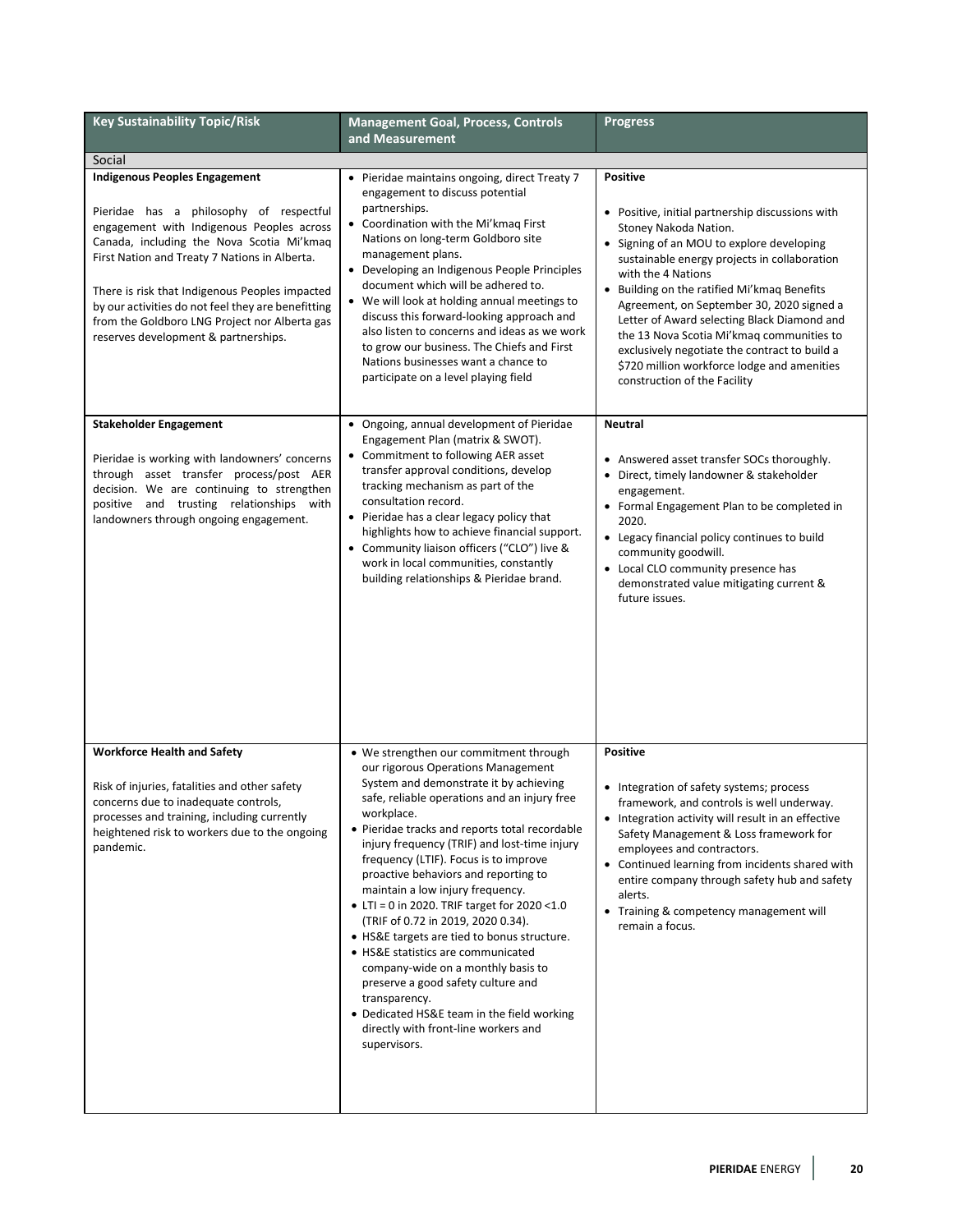| <b>Key Sustainability Topic/Risk</b>                                                                                                                                                                                         | <b>Management Goal, Process, Controls</b><br>and Measurement                                                                                                                                                                                                                                                                                                                                                 | <b>Progress</b>                                                                                                                                                                                                                                                                                                                                                                                                                                                                                                       |
|------------------------------------------------------------------------------------------------------------------------------------------------------------------------------------------------------------------------------|--------------------------------------------------------------------------------------------------------------------------------------------------------------------------------------------------------------------------------------------------------------------------------------------------------------------------------------------------------------------------------------------------------------|-----------------------------------------------------------------------------------------------------------------------------------------------------------------------------------------------------------------------------------------------------------------------------------------------------------------------------------------------------------------------------------------------------------------------------------------------------------------------------------------------------------------------|
| Governance                                                                                                                                                                                                                   |                                                                                                                                                                                                                                                                                                                                                                                                              |                                                                                                                                                                                                                                                                                                                                                                                                                                                                                                                       |
| <b>Board and Executive Diversity</b><br>Pieridae recognizes diversity begins at the top.<br>Risk of non-optimal management and Board<br>decision making from lack of diversity of<br>opinions, experiences and perspectives. | • Pieridae's Board of Directors is committed<br>to increasing the diversity of the Board and<br>Executives of Pieridae.<br>• Pieridae conducted it's first-ever diversity<br>and equity survey in order to understand<br>it's workforce and their concerns. We will<br>use the results of this survey to establish a<br>baseline and set meaningful targets for<br>growth and improvement in 2021.           | <b>Neutral to Positive</b><br>• Nominations to the Board of Directors suggest<br>increasing diversity.<br>• Increasing disclosure of diversity in the<br>Company's 2019 and 2020 Management<br>Information Circular.<br>Evolving Human Resources and recruitment<br>policies and procedures.<br>• On May 26, 2020, Pieridae elected Ms. Kiren<br>Singh as its newest Board member. Ms. Singh<br>has 30 years of experience and previously<br>served as CFO, VP Risk Management and<br>Treasurer in the energy sector. |
| <b>Critical Incident Management</b><br>The release of hydrocarbons or<br>other hazardous substances as a<br>result of accidents could have<br>significant ESG consequences.                                                  | • Pieridae has a comprehensive corporate<br>emergency response plan (ERP) with site-<br>specific ERPs and an emergency response<br>assistance program (ERAP) in place.<br>• Participates in the Alberta Government<br>Wildfire Management Plan.<br>• Ongoing emergency response training held<br>in the field at each of the assets.<br>Competency to ICS and number of exercises<br>conducted are measured. | <b>Positive</b><br>• Practices and procedures and training<br>processes are in place to effectively handle<br>emergencies and minimize the risk of<br>negatively impacting the environment, people<br>and communities in which it operates.<br>• An established emergency management<br>program promotes prompt and effective<br>response to emergencies.                                                                                                                                                             |

Pieridae recognizes that operating our business sustainably requires transparency with our stakeholders about our ESG performance and overall performance. These goals are intended to support this performance, and we commit to updating our stakeholders regularly.

# **SIGNIFICANT ACCOUNTING JUDGEMENT AND ESTIMATES**

The timely preparation of the consolidated financial statements requires management to make judgments, estimates and assumptions that affect the application of accounting policies and reported amounts of assets and liabilities and income and expenses. Accordingly, actual results may differ from these estimates. Estimates and underlying assumptions are reviewed on an ongoing basis. Revisions to accounting estimates are recognized in the period in which the estimates are revised and in any future periods affected. Significant judgments and estimates made by management in the preparation of the consolidated financial statements are outlined below.

The following are the critical accounting judgments that management has made in the process of applying the Company's accounting policies and that have the most significant effect on the amounts recognized in the consolidated financial statements:

#### **i. Identification of cash generating units**

Some of the Company's assets are aggregated into cash-generating units("CGU"), for the purpose of calculating depletion and impairment. A CGU is comprised of assets that are grouped together into the smallest group of assets that generate cash inflows from continuing use that are largely independent of the cash inflows of other assets or groups of assets. By their nature, these estimates and assumptions are subject to measurement uncertainty and may impact the carrying value of the Company's assets in future periods.

## **ii. Impairment of petroleum and natural gas assets**

For the purposes of determining whether impairment of petroleum and natural gas assets has occurred, and the extent of any impairment or its reversal, the key assumptions the Company uses in estimating future cash flows are forecasted petroleum and natural gas prices, expected production volumes and anticipated recoverable quantities of proved and probable reserves. These assumptions are subject to change as new information becomes available. Changes in economic conditions can also affect the rate used to discount future cash flow estimates. Changes in the aforementioned assumptions could affect the carrying amounts of assets. Impairment charges and reversals are recognized in profit or loss.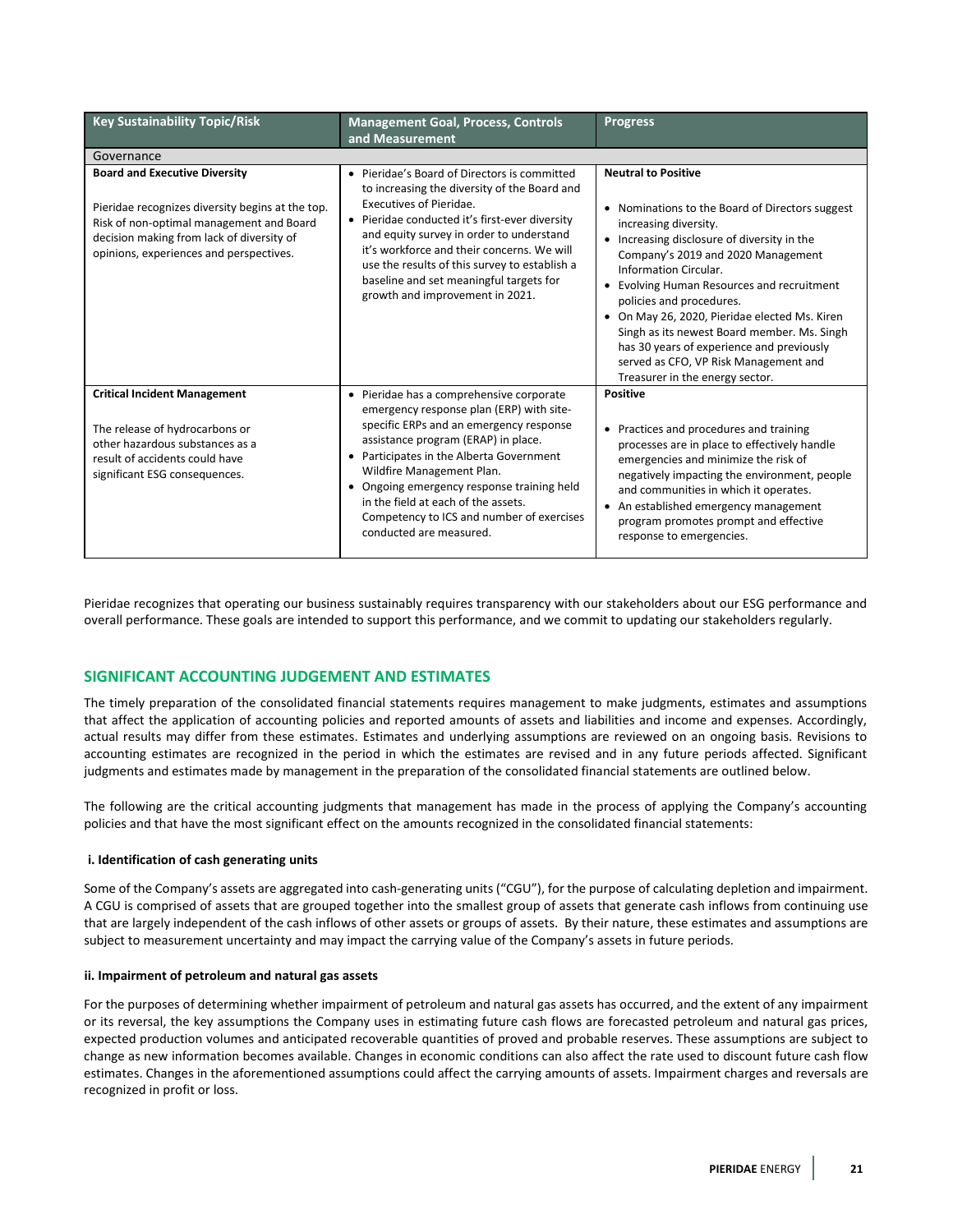#### **iii. Exploration and evaluation assets**

The application of the Company's accounting policy for exploration and evaluation ("E&E") assets requires management to make certain judgments as to future events and circumstances as to whether economic quantities of reserves have been found in assessing commercial viability and technical feasibility.

#### **iv. Lease arrangements**

The Company applies judgement when reviewing each of its contractual arrangements to determine whether an arrangement contains a lease. The carrying amounts of the right-of-use assets, lease obligations, and the resulting interest and depreciation expense are based on the implicit interest rate within the lease arrangement or, if this information is unavailable, the incremental borrowing rate. Incremental borrowing rates are based on judgments including economic environment, term, and the underlying risk inherent to the asset.

#### **v. Debt instruments**

Debt instruments are initially recognized at fair value based on consideration received and adjusted in respect of any transaction costs that are incremental and directly attributable to the issue of the instrument. Subsequent measurement is at amortized cost and the effective interest rate method. Certain financing arrangements contain options which may revise future estimated cash outflow and result in an adjustment to the carrying value of the financial liability. At each reporting period, the Company will estimate whether such options will be exercised and if an adjustment to the financial liability is required. All adjustments arising from such changes in estimates are recognized immediately in profit or loss.

## **vi. Assessment of going concern**

The Company has concluded that there are no material uncertainties related to events or conditions that may cast significant doubt upon its ability to continue as a going concern. In reaching this conclusion, the Company uses significant judgement and estimates, and considered all relevant information, including feasibility of and effectiveness of management's mitigation plans. Accordingly, actual circumstances will differ from those estimates and the variation may be material.

#### **vii. Reserves**

The assessment of reported recoverable quantities of proved and probable reserves include estimates regarding production profile, commodity prices, exchange rates, remediation costs, timing and amount of future development costs and production, transportation and marketing costs for future cash flows. It also requires interpretation of geological, engineering, and geophysical models in anticipated recoveries. The economical, geological and technical factors used to estimate reserves may change from period to period. Changes in reported reserves can impact the carrying values of the Company's property, plant and equipment, the calculation of depletion, the provision for decommissioning obligations and the recognition of deferred tax assets due to changes in expected future cash flows. The recoverable quantities of proved and probable reserves and associated estimated cash flows are independently evaluated by qualified reserve evaluators at least annually.

The Company's petroleum and natural gas reserves represent the estimated quantities of petroleum and natural gas and natural gas liquids which geological, geophysical and engineering data demonstrate with a specified degree of certainty to be economically recoverable in future years from known reservoirs and which are considered economically producible. Such reserves may be considered commercially producible if management has the intention of developing and producing them and such intention is based upon (i) a reasonable assessment of the future economics of such production; (ii) a reasonable expectation that there is a market for all or substantially all the expected petroleum and natural gas production; and (iii) evidence that the necessary production, transmission and transportation facilities are available or can be made available. Reserves may only be considered proven and probable if the ability to produce is supported by either production or conclusive formation tests. Pieridae's petroleum and gas reserves are determined pursuant to National Instrument 51-101, Standard for Disclosures for Oil and Gas Activities.

#### **viii. Business combinations**

In a business combination, management makes estimates of the fair value of assets acquired and liabilities assumed which includes assessing the value of oil and gas properties based upon the estimation of recoverable quantities of proven and probable reserves acquired. Various valuation techniques are applied for measuring fair value including market comparables and discounted cash flows which rely on assumptions such as forward commodity prices, reserves and resources estimates, production costs and discount rates. Changes in any of these variables could significantly impact the carrying value of the net assets.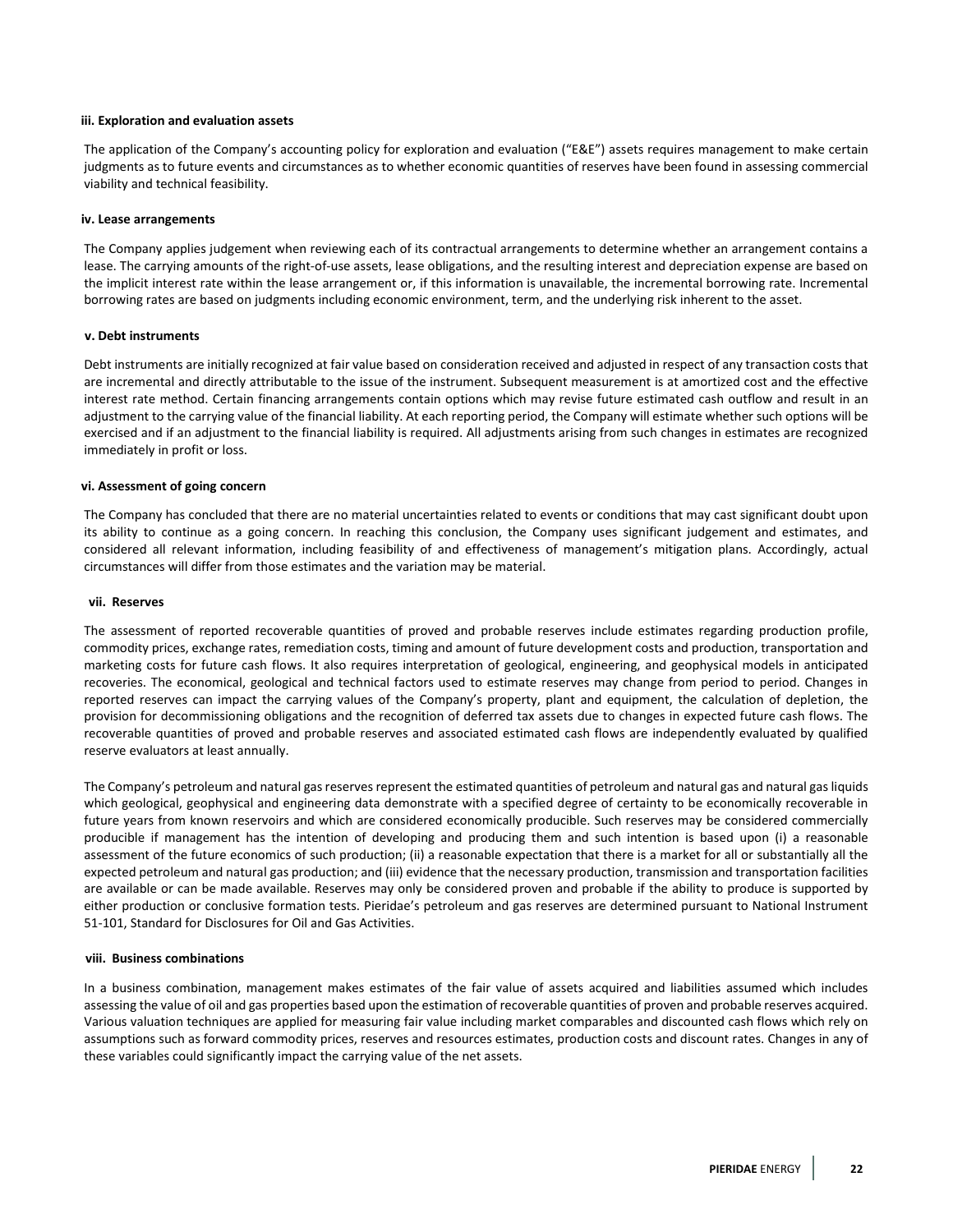#### **ix. Decommissioning obligations**

The Company estimates future decommissioning and remediation costs of production facilities, processing facilities, wells and pipelines at the end of their economic lives. In most instances, abandonment and reclamation of these assets occurs many years into the future. This requires assumptions regarding abandonment date, future environmental and regulatory legislation, the extent of reclamation activities, the engineering methodology for estimating costs, future removal technologies in determining the removal cost, inflation and liabilityspecific discount rates to determine present value of these cash flows.

#### **x. Share-based payments**

All equity-settled, share-based awards issued by the Company are fair valued using the Black-Scholes option-pricing model. In assessing the fair value of equity-based compensation, estimates must be made regarding the expected volatility in share price, weighted average expected life of the instrument, expected dividend yield, risk-free interest rate and estimated forfeitures at the initial grant date.

#### **xi. Financial derivatives**

Financial derivatives are measured at fair value on each reporting date. The Company uses quoted commodity prices at period end to determine the fair value of outstanding financial derivatives. Changes in market pricing between period end and settlement of the derivative contracts could result in a change to the estimated valuation of the instrument.

#### **xii. Deferred taxes**

Tax provisions are based on enacted or substantively enacted laws. Changes in those laws could affect amounts recognized in profit or loss both in the period of change, which would include any impact on cumulative provisions, and in future periods. Judgments are made by management to determine the likelihood of whether deferred income tax assets at the end of the reporting period will be realized from future taxable earnings. To the extent that assumptions regarding future profitability change, there can be an increase or decrease in the amounts recognized in respect of deferred tax assets as well as the amount recognized in income or loss for the period in which the change occurs.

## **CONTROL ENVIRONMENT**

#### **Disclosure Controls and Procedures**

As of December 31, 2020, an internal evaluation was carried out of the effectiveness of the Company's disclosure controls and procedures as defined in Canada by National Instrument 52-109 Certification of Disclosure in Issuers' Annual and Interim Filings ("NI 52-109"). Based on that evaluation, the Chief Executive Officer and Chief Financial Officer concluded that the disclosure controls and procedures are effective to ensure that the information required to be disclosed in the reports that the Company files or submits under Canadian Securities Legislation is recorded, processed, summarized and reported, within the time periods specified in the rules and forms therein. Disclosure controls and procedures include, without limitation, controls and procedures designed to ensure that the information required to be disclosed by the Company in the reports that it files or submits under Canadian Securities Legislation is accumulated and communicated to Pieridae's Management as appropriate to allow timely decisions regarding the required disclosure.

#### **Internal Controls over Financial Reporting**

Internal controls over financial reporting ("ICFR") is a process designed to provide reasonable assurance that all assets are safeguarded, transactions are appropriately authorized and to facilitate the preparation of relevant, reliable and timely information. Because of its inherent limitations, ICFR may not prevent or detect misstatements. Management has assessed the effectiveness of the Company's ICFR as defined in Canada by NI 52-109. The assessment was based on the framework in Internal Control - Integrated Framework (2013) issued by the Committee of Sponsoring Organizations of the Treadway Commission. Management concluded that the Company's ICFR was effective as of December 31, 2020. No changes were made to the Company's internal control over financial reporting during the year ended December 31, 2020 that have materially affected, or are reasonably likely to materially affect, the internal controls over financial reporting.

## **CHANGES IN ACCOUNTING POLICIES**

The Company has applied the following new and revised accounting pronouncements in preparing the consolidated financial statements. The Company has not early adopted any standard, interpretation or amendment that has been issued but is not yet effective.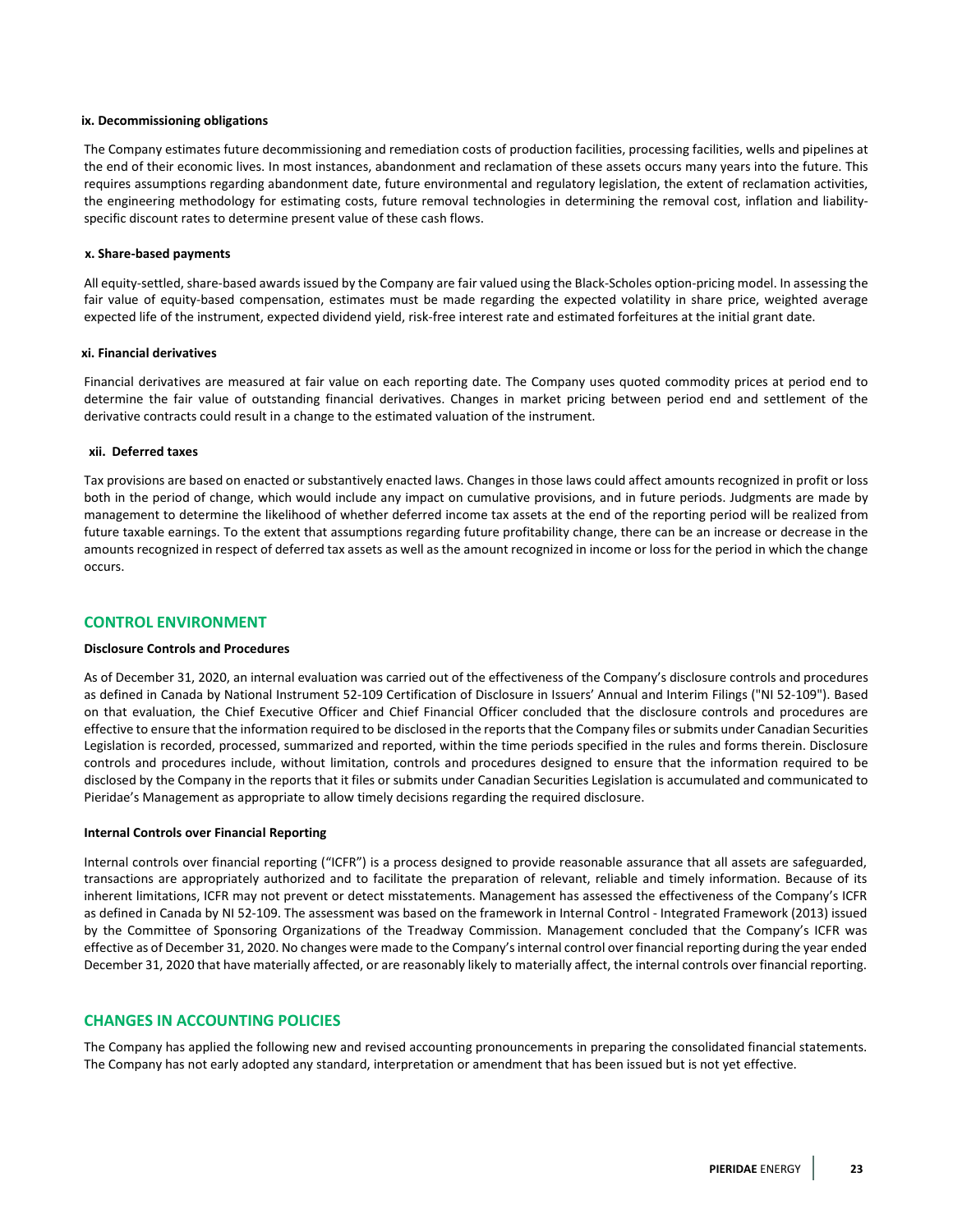## **Business Combinations**

Effective January 1, 2020, the Company adopted the amendment to IFRS 3 Business Combinations. This amendment narrowed and clarified that in order to be considered a business, an integrated set of activities and assets must include, at a minimum, an input and a substantive process that together significantly contribute to the ability to create output. Furthermore, it clarifies that a business can exist without including all of the inputs and processes needed to create outputs. This permits a simplified assessment to determine whether an acquired set of activities an assets can be recognized as an asset acquisition, rather than a business combination. During the year ended December 31, 2020, the Company did not have any acquisitions requiring the application of this amendment.

#### **Government grants**

Government grants are recognized when there is reasonable assurance that the Company will comply with the conditions attached to them and the grants will be received. When the conditions of a grant relate to income or expense, it is recognized in profit or loss in the period in which the expenditures are incurred, or when income is earned. When the conditions of a grant relate to an underlying asset, it is recognized as a reduction to the carrying amount of the related asset and amortized into income on a systematic basis over the expected useful life of the underlying asset through depletion and depreciation. For the year ended December 31, 2020, the Company recognized \$3.4 million related to the Canada Emergency Wage Subsidy ("CEWS") program which reduced operating expenses by \$2.5 million and general and administrative expenses by \$0.9 million respectively.

## **OUTLOOK AND GUIDANCE**

## **2021 Guidance**

Below is a summary of the Company's 2021 annual guidance:

| (\$ 000s unless otherwise noted)                       | 2021                |
|--------------------------------------------------------|---------------------|
|                                                        | Guidance            |
| Total production (boe/d)                               | 40.000 - 45.000     |
| Net operating income $(1)$                             | 100,000 - 130,000   |
| Adjusted flow of funds from operations (1)             | 80,000 - 110,000    |
| Capital expenditures                                   | 45,000 - 55,000     |
| Goldboro capital expenditures post-FID <sup>(2)</sup>  | $250.000 - 350.000$ |
| Development expense <sup>(3)</sup>                     | 15.000 - 20.000     |
| Commodity hedging (4)                                  | 55% - 65%           |
| Corporate and upstream G&A (\$/boe) (3)                | $1.10 - 1.30$       |
| Adjusted operating expense $(\frac{2}{5})$ (boe) $(1)$ | $9.50 - 10.50$      |

 $\overline{^{(1)}}$  Refer to Non-GAAP measures

(2) Assumes FID date of June 30, 2021

 $(3)$  Reflects the reallocation of \$6.2 million of LNG G&A from G&A to development expense

(4) Commodity hedging of net production on an 18-month rolling boe/day basis not including transportation costs of approximately \$1.02/boe.

## **NON-GAAP MEASURES**

Management has identified certain industry benchmarks such as net operating income, operating netback, adjusted operating expense and adjusted funds flow from operations to analyze financial and operating performance. These benchmarks are commonly used in the oil and gas industry; however, they do not have any standardized meanings prescribed by IFRS. Therefore, they may not be comparable with the calculation of similar measures for other entities.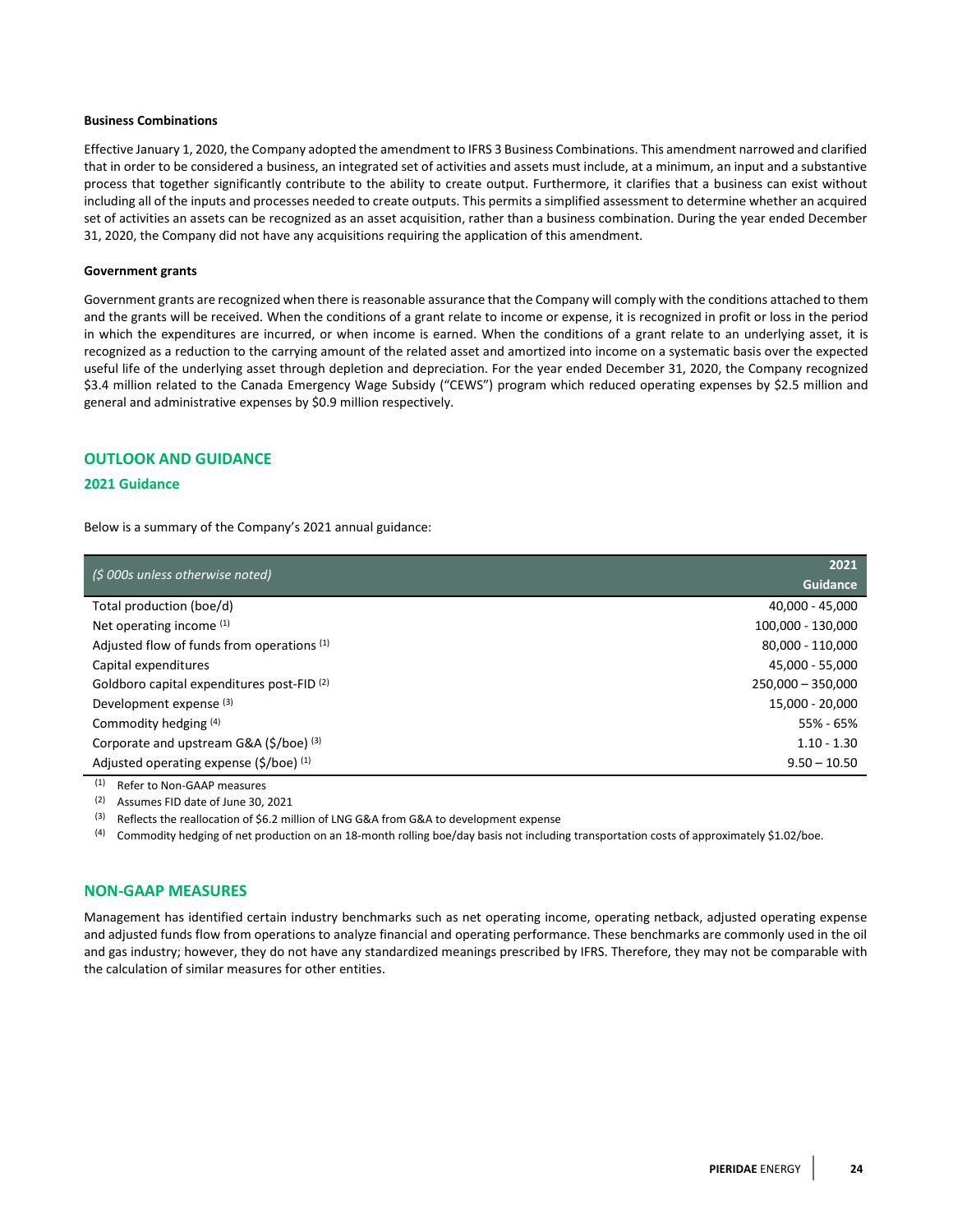# **Net Operating Income**

Net operating income equals total revenue including realized gains and losses on commodity risk management contracts less royalties, operating expenses and transportation expenses.

|                               | Three months      |           | Year ended  |          |
|-------------------------------|-------------------|-----------|-------------|----------|
|                               | ended December 31 |           | December 31 |          |
| (5000s)                       | 2020              | 2019      | 2020        | 2019     |
| Total revenue (1)             | 77.009            | 62,883    | 279,482     | 113,749  |
| Royalties                     | (4,402)           | (2, 387)  | (9,609)     | (3,755)  |
| Operating expense             | (55, 485)         | (32, 949) | (203,432)   | (77,036) |
| <b>Transportation expense</b> | (4,293)           | (3,077)   | (15, 718)   | (7,957)  |
| Net operating income $(2)$    | 12,829            | 24,470    | 50,723      | 25,001   |

 $(1)$  Excludes unrealized gains or losses from risk management contracts.

(2) Minimum 2020 NOI per the TEC covenant waiver of \$55 million allows for a \$14.3 million adjustment related to the arbitration settlement amount. Refer to Note 21 of the consolidated financial statements.

## **Operating Netback**

The operating netback equals revenue including realized gains and losses on commodity risk management contracts less royalties, operating expenses and transportation expenses calculated on a per BOE basis. Management considers net operating income and operating netback important measures to evaluate the Company's operational performance as it demonstrates Pieridae's field level profitability relative to current commodity prices.

|                            | Three months ended |        | Year ended  |        |
|----------------------------|--------------------|--------|-------------|--------|
|                            | December 31        |        | December 31 |        |
| (\$ per boe)               | 2020               | 2019   | 2020        | 2019   |
| Total revenue              | 18.69              | 16.21  | 18.19       | 13.92  |
| Royalties                  | (1.07)             | (0.62) | (0.63)      | (0.46) |
| Operating expense          | (13.46)            | (8.50) | (13.23)     | (9.42) |
| Transportation expense     | (1.04)             | (0.79) | (1.02)      | (0.97) |
| Operating netback (\$/boe) | 3.12               | 6.30   | 3.31        | 3.07   |

## **Adjusted Operating Expense**

Adjusted operating expense is intended to provide an industry-comparable view of operating expenses for our sour gas processing facilities. Management considers comparability to mean consideration for all volumes running through these facilities, not only Pieridae-owned volumes, and some factor to normalize the increased expense of running sulphur recovery units at these facilities. Adjusted operating expense is calculated as operating expenses, less third-party processing revenue and sulphur revenue.

|                                     | Three months ended<br>December 31 |         | Year ended<br>December 31 |          |
|-------------------------------------|-----------------------------------|---------|---------------------------|----------|
| $(5000s$ except per boe)            | 2020                              | 2019    | 2020                      | 2019     |
| Operating expense                   | 55,485                            | 32.949  | 203,432                   | 77,036   |
| Third party processing revenue      | (5,801)                           | (5,389) | (25, 538)                 | (6,831)  |
| Sulphur revenue                     | (3,866)                           | 117     | (8, 270)                  | (4, 311) |
| <b>Adjusted operating expense</b>   | 45.818                            | 27,677  | 169.624                   | 65,894   |
| Adjusted operating expense (\$/boe) | 11.12                             | 7.14    | 11.03                     | 8.06     |